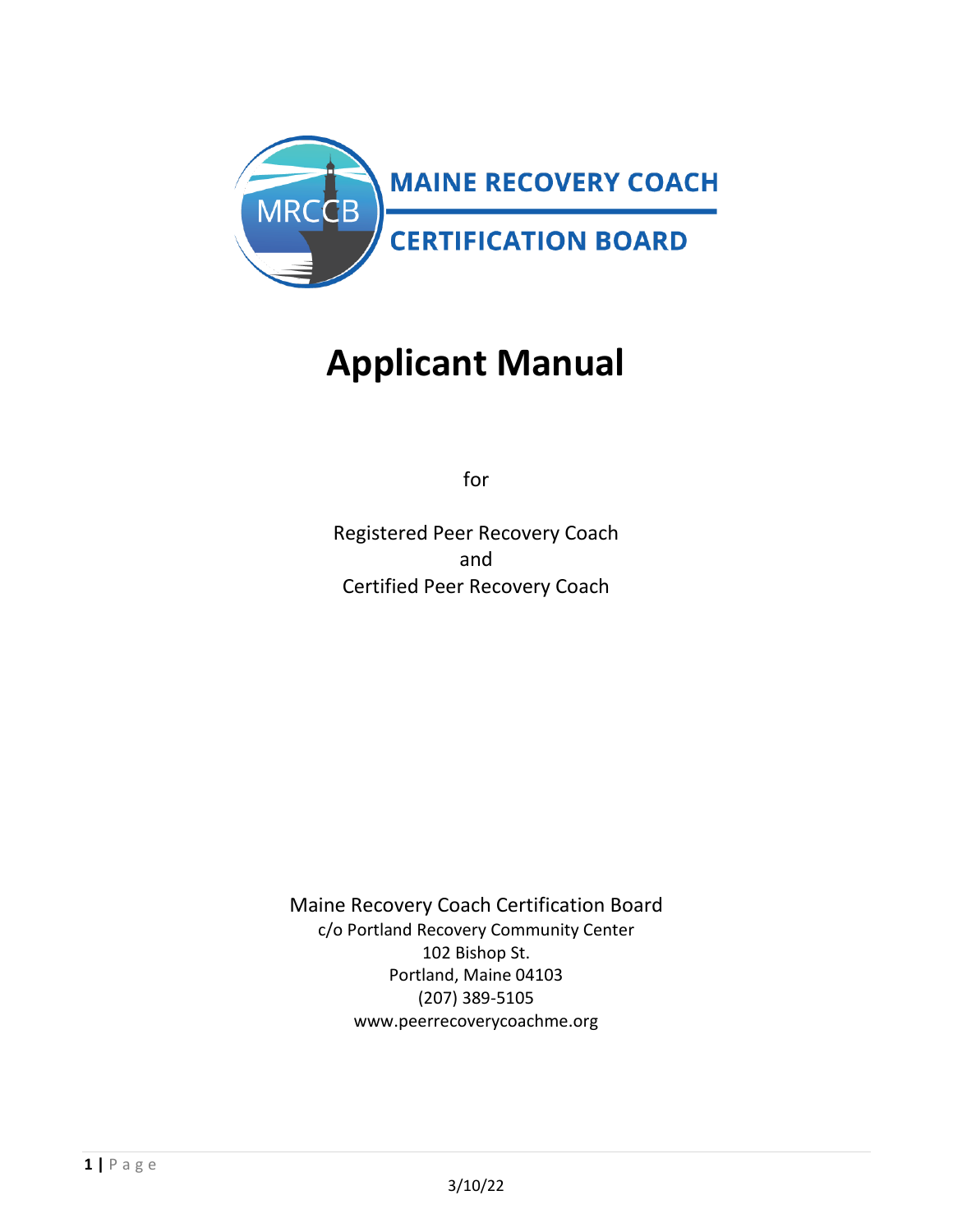## **Table of Contents**

| 1. |  |
|----|--|
| 2. |  |
| 3. |  |
|    |  |
|    |  |
|    |  |
|    |  |
|    |  |
|    |  |
|    |  |
|    |  |
|    |  |
|    |  |
|    |  |
|    |  |
|    |  |
|    |  |
|    |  |
|    |  |
|    |  |
|    |  |
|    |  |
|    |  |
|    |  |
|    |  |
|    |  |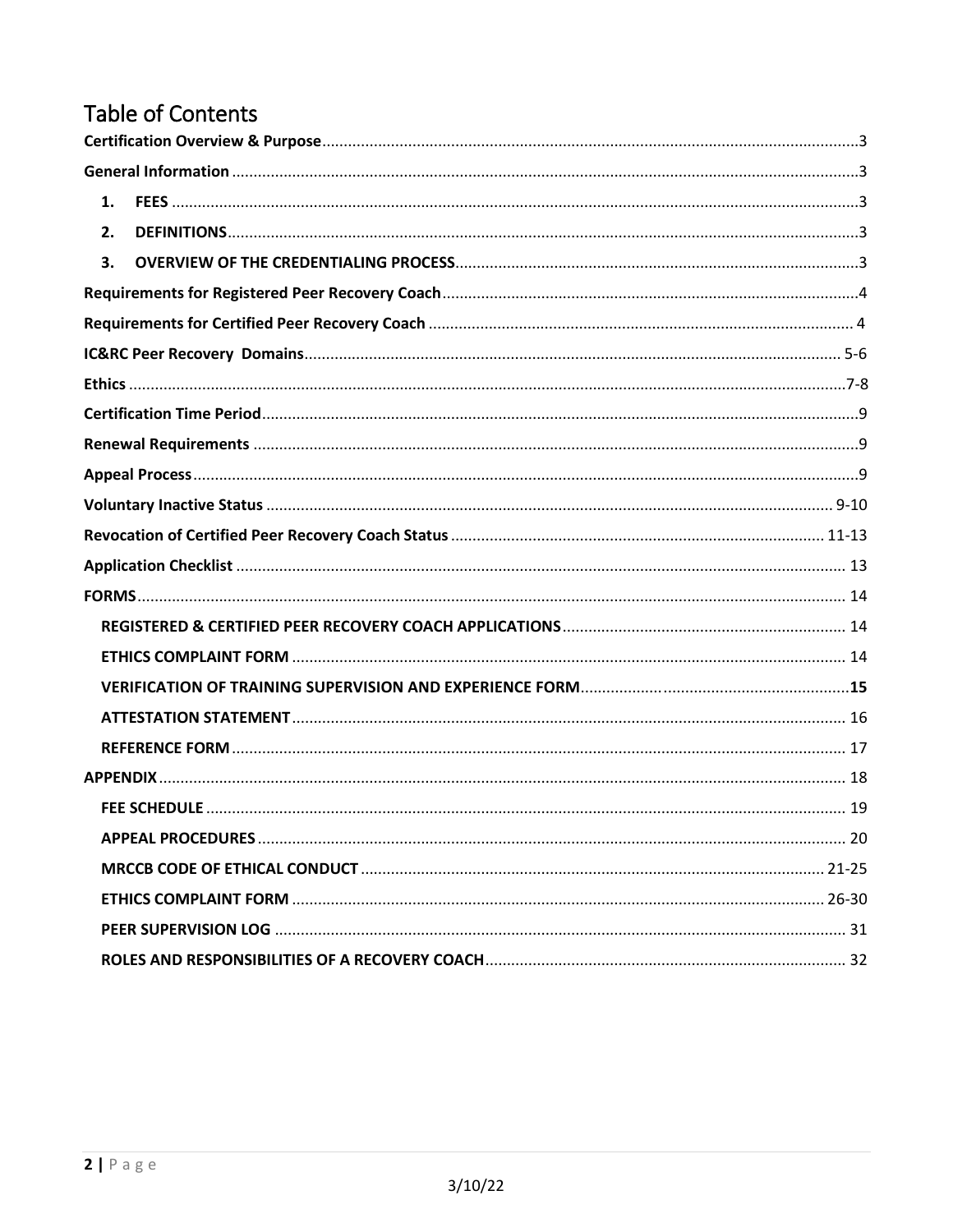## **Overview**

The Maine Recovery Coach Certification Board standardizes and promotes best practice qualifications of those working as Peer Recovery Coaches in Maine by defining and maintaining the highest standards of professional practice and ethics whether in a volunteer or employed capacity.

## <span id="page-2-0"></span>**Purpose**

- To protect the public through the assurance of competency in Peer Recovery Coach services.
- To promote the delivery of competent, professional Peer Recovery Coaches.
- To establish a recognized credential of professional competency, which allows for national reciprocity.
- To promote the credibility and continued professional development of Peer Recovery Coach professionals.

## <span id="page-2-1"></span>**General Information**

<span id="page-2-2"></span>**1. FEES** See attached Fee Schedule (in appendix)

#### <span id="page-2-3"></span>**2. DEFINITIONS**

Peer Recovery Coaches are individuals or affected others in recovery from addiction who:

- draw on personal experience with the recovery process to support others through their recovery journey.
- transform the knowledge gained from lived experience to build bonds of trust and foster the empowerment of others in recovery.
- provide a range of person-centered and strength-based supports that connect individuals with community resources.

Maine has a two-tiered certification:

Registered Peer Recovery Coach (RPRC): For those who have completed the Recovery Coach Academy, Ethical Considerations for Recovery Coaches and are receiving supervision while coaching in a volunteer or paid capacity. A Peer Recovery Coach is eligible for this credential while working toward full certification.

Certified Peer Recovery Coach (CPRC): For those who have completed the Recovery Coach Academy, Ethical Considerations for Recovery Coaches, are receiving supervision while coaching in a volunteer or paid capacity and have documented 500 hours of coaching experience with 25 hours of documented supervision, may then apply to become certified.

#### <span id="page-2-4"></span>**3. OVERVIEW OF THE CREDENTIALING PROCESS**

This manual describes the requirements and procedures for becoming a Registered Peer Recovery Coach and Certified Peer Recovery Coach. Application materials are available for download on the MRCCB website[: www.peerrecoverycoachme.org](http://www.peerrecoverycoachme.org/)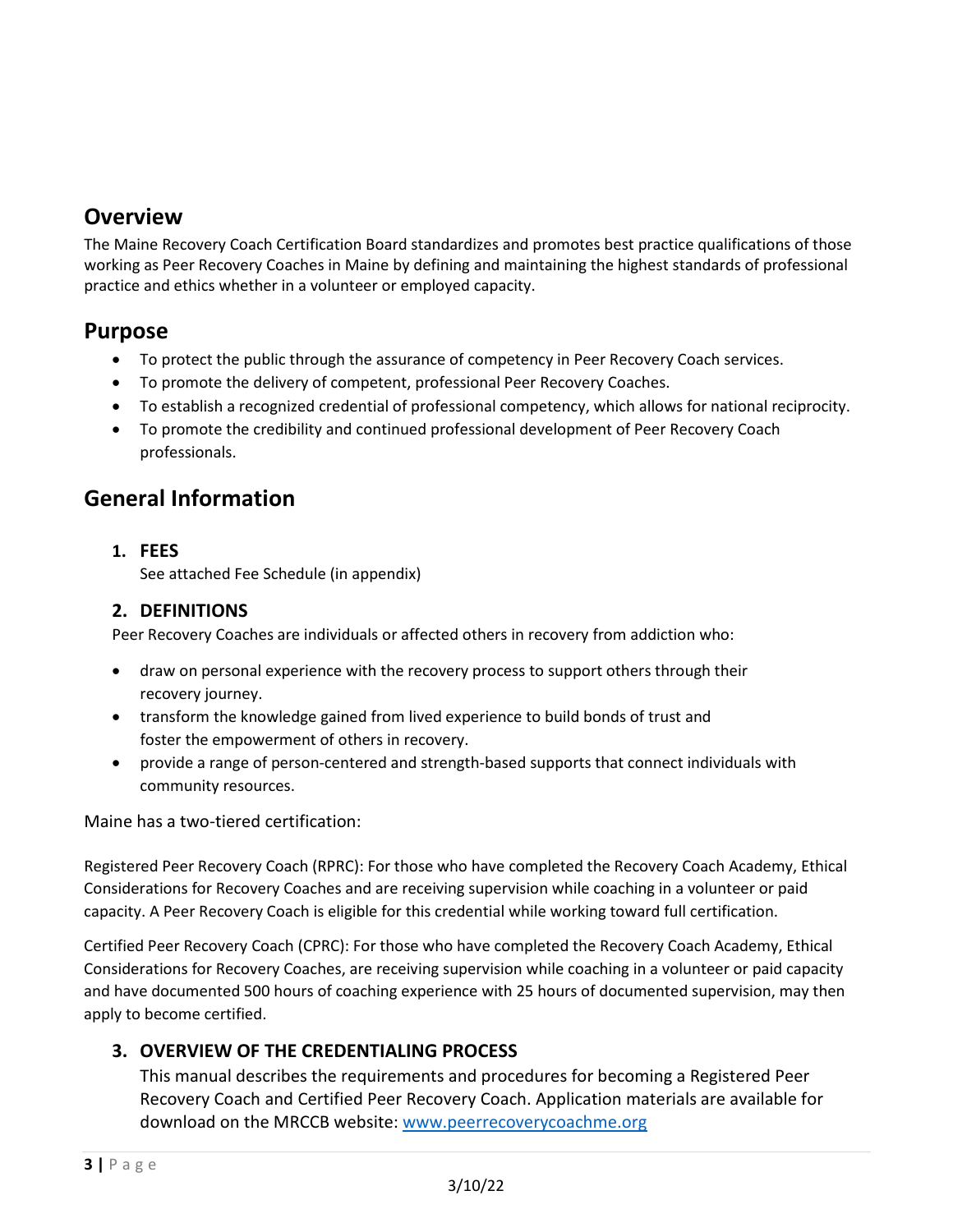## <span id="page-3-0"></span>**Requirements for Peer Recovery Coaches**

Maine has a two-tiered process for the registration and certification of recovery coaches. While actively working to meet the requirements necessary to become a Certified Peer Recovery Coach, individuals may apply to obtain the initial qualification of Registered Peer Recovery Coach. The following requirements for each tier are as follows:

#### **Requirements for Registered Peer Recovery Coach (RPRC)**

- Provide proof of completion for the CCAR Recovery Coach Academy and CCAR Ethical Considerations for Recovery Coaches.
- Education: High school diploma or jurisdictionally certified high school equivalency.
- Supervision: Applicants must sign agreement to participate in approved supervision when working as a paid or volunteer coach.
- Code of Ethics: The applicant must sign a Peer Recovery Coach code of ethics affirmation statement.

• Continuing Education: Must provide documentation of 16 hours of continuing education every two years in one or more of the following domains: Advocacy, Mentoring/Education, Recovery/Wellness Support and/or Ethical Responsibility.

#### **Requirements for Certified Peer Recovery Coach** (CPRC)

- Provide proof of completion for the CCAR Recovery Coach Academy and CCAR Ethical Considerations for Recovery Coaches.
- Experience: 500 hours of volunteer or paid work experience specific to the domains (see below for the list of the four domains). \*
- Education: High school diploma or jurisdictionally certified high school equivalency AND 50 hours specific to the domains, with 10 hours each in the four domains of Advocacy, Mentoring/Education, and Recovery/Wellness Support, 16 hours in the domain of Ethical Responsibility, and 4 hours of addiction/mental health electives.
- Supervision: 25 hours of supervision specific to the domains. Supervision must be provided by an organization's documented and qualified supervisory staff per job description. \*\*
- Code of Ethics: The applicant must sign a Peer Recovery code of ethics statement or an affirmation that the applicant has read and will abide by the code of ethics.

Recertification: 20 hours of continuing education earned every two years, including six hours in ethics.

<span id="page-3-1"></span>\*A recovery coaching session is defined as any interaction, typically 30min or greater, between a coach and recoveree that includes the role, responsibilities, and functions of a recovery coach as defined by CCAR (insert link).

\*\*An individual who has completed the CCAR Recovery Coach Academy *and* Coachervision is defined as an eligible Coachervisor (person who supervises recovery coaches) by the MRCCB.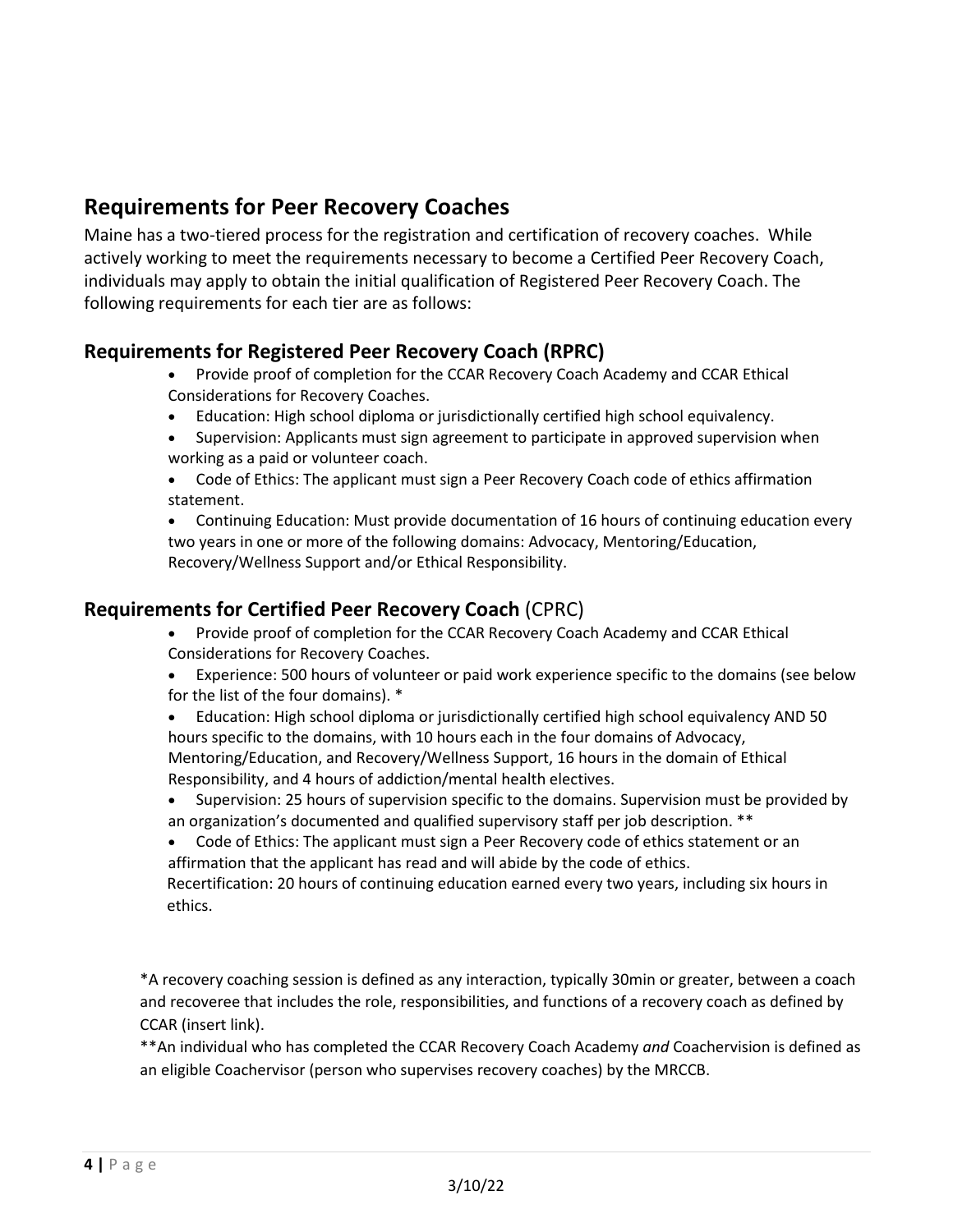### **International Certification & Reciprocity Consortium (IC&RC) Peer Recovery Domains**

There are certain knowledge areas and skills that are required of Candidates to provide effective Peer Recovery Support Services to individuals living with behavioral health disorders. Peer Recovery Coaches must demonstrate the ability to provide effective services within a given organization or setting in relation to the knowledge skills and abilities in Advocacy, Mentoring/Education, Recovery/Wellness, and the Ethical Responsibility Domains. In addition, Peer Recovery Coaches must provide services with which they have experiential expertise and be knowledgeable of the integrated services provided by the behavioral health systems.

#### **THE KNOWLEDGE, SKILLS & ABILITY OF THE FOUR DOMAINS**

#### **1**. **Advocacy**:

#### *Job Tasks that should be performed by the Peer Recovery Coach in the Advocacy domain are:*

- 1. Relate to the individual as an advocate.
- 2. Advocate within systems to promote person-centered recovery/wellness support services.
- 3. Describe the individual's rights and responsibilities.
- 4. Apply the principles of individual choice and self-determination.
- 5. Explain the importance of self-advocacy as a component of recovery/wellness.
- 6. Recognize and use person-centered language.
- 7. Practice effective communication skills.
- 8. Differentiate between the types and levels of advocacy.
- 9. Collaborate with the individual to identify, link, and coordinate choices with resources.
- 10. Advocate for multiple pathways to recovery/wellness.
- 11. Recognize the importance of a holistic (e.g., mind, body, spirit, environment) approach to recovery/wellness.

#### **2. Ethical Responsibility**:

*Job Tasks that should be performed by the Peer Recovery Coach in the Ethical Responsibility domain are:* 

- 1. Recognize risk indicators that may affect the individual's welfare and safety.
- 2. Respond to personal risk indicators to assure welfare and safety.
- 3. Communicate to support network personal issues that impact ability to perform job duties.
- 4. Report suspicions of abuse or neglect to appropriate authority.
- 5. Evaluate the individual's satisfaction with their progress toward recovery/wellness goals.
- 6. Maintain documentation and collect data as required.
- 7. Adhere to responsibilities and limits of the role.
- 8. Apply fundamentals of cultural competency.
- 9. Recognize and adhere to the rules of confidentiality.
- 10. Recognize and maintain professional and personal boundaries.
- 11. Recognize and address personal and institutional biases and behaviors.
- 12. Maintain current, accurate knowledge of trends and issues related to wellness and recovery.
- 13. Recognize various crisis and emergency situations.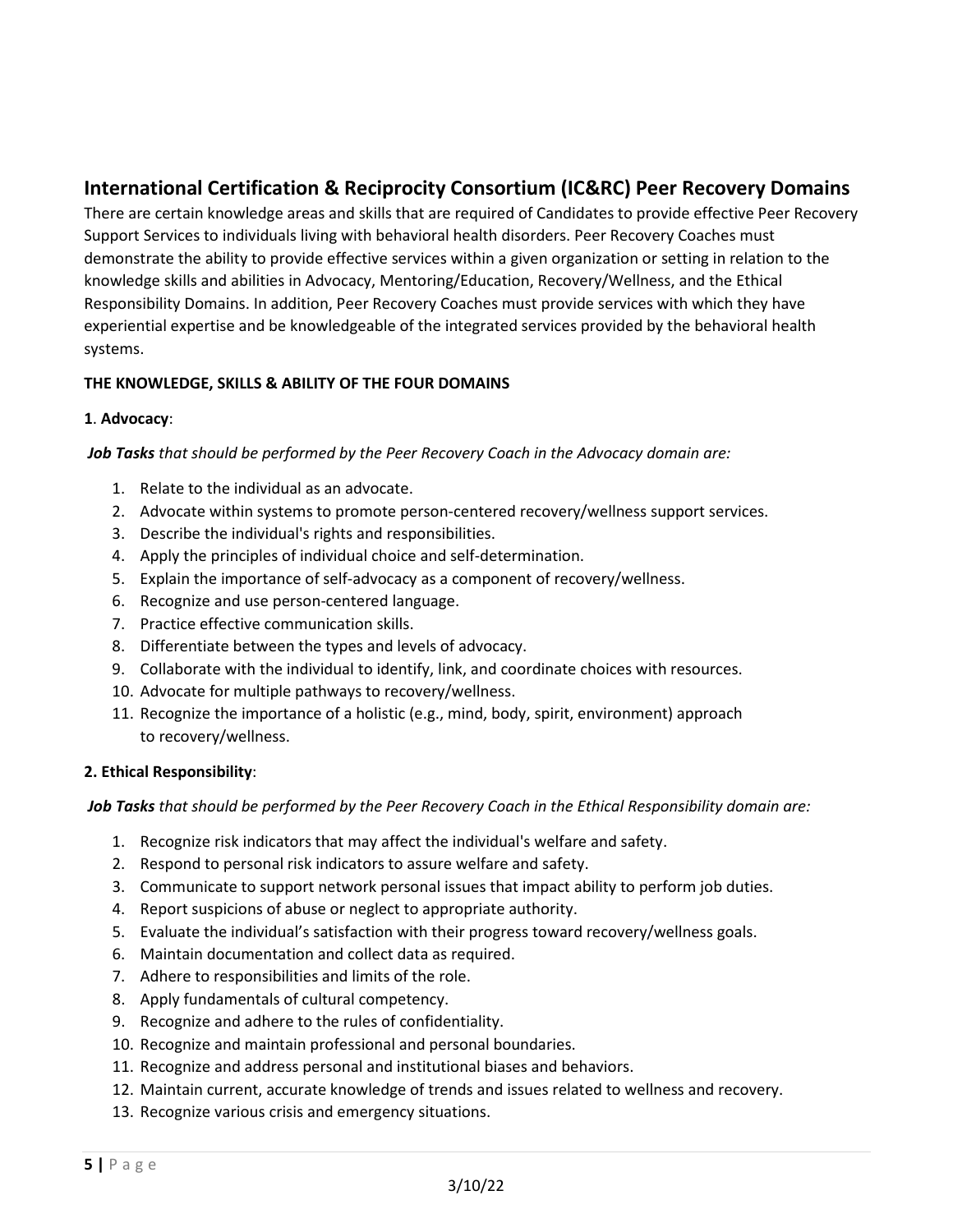14. Use organizational/departmental chain of command to address or resolve issues. 15. Practice nonjudgmental behavior.

#### **3. Mentoring/Education**:

#### *Job Tasks that should be performed by the Peer Recovery Coach in the Mentoring/Education domain are:*

- 1. Serve as a role model for an individual.
- 2. Recognize the importance of self-care.
- 3. Establish and maintain a peer relationship rather than a hierarchical relationship.
- 4. Educate through shared experiences.
- 5. Support the development of healthy behavior that is based on choice.
- 6. Describe the skills needed to self-advocate.
- 7. Assist the individual in identifying and establishing positive relationships.
- 8. Establish a respectful, trusting relationship with the individual.
- 9. Demonstrate consistency by supporting Candidates during ordinary and extraordinary times.
- 10. Support the development of effective communication skills.
- 11. Support the development of conflict resolution skills.
- 12. Support the development of problem-solving skills.
- 13. Apply principles of empowerment.
- 14. Provide resource linkage to community supports and professional services.

#### **4. Recovery/Wellness Support**:

*Job Tasks that should be performed by the Peer Recovery Coach in the Recovery/Wellness Support domain are:*

- 1. Assist the individual with setting goals.
- 2. Recognize that there are multiple pathways to recovery/wellness.
- 3. Contribute to the individual's recovery/wellness team(s).
- 4. Assist the individual to identify and build on their strengths and resiliencies.
- 5. Apply effective coaching techniques such as Motivational Interviewing.
- 6. Recognize the stages of change.
- 7. Recognize the stages of recovery/wellness.
- 8. Recognize signs of distress.
- 9. Develop tools for effective outreach and continued support.
- 10. Assist the individual in identifying support systems.
- 11. Practice a strengths-based approach to recovery/wellness.
- 12. Assist the individual in identifying basic needs.
- 13. Apply basic supportive group facilitation techniques.
- <span id="page-5-0"></span>14. Recognize and understand the impact of trauma.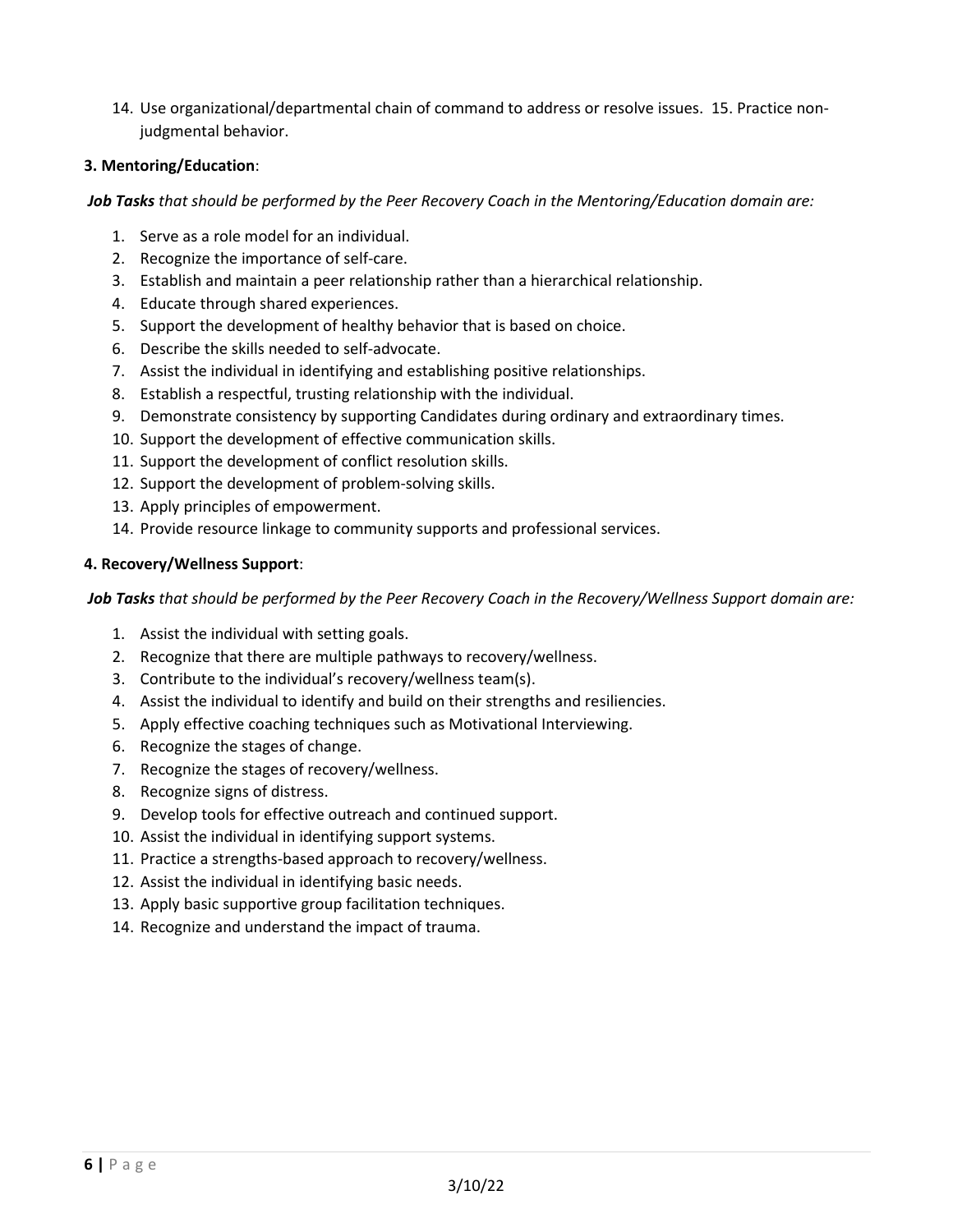## **Maine Peer Recovery Coach Code of Ethics**

As a Peer Recovery Coach:

- 1. I treat others with dignity, kindness, and respect.
- 2. I respect self-determination and the right of others to make their own decisions and choices in relation to their lives.
- 3. I honor and respect multiple pathways of recovery.

My primary obligation and responsibility is my own recovery. For me this means:

- 4. I shall model wellness and recovery and develop a support team and resources to stay in recovery.
- 5. I shall practice self-care and seek support for any substance use disorder, psychiatric or psychological impairment, emotional distress, or for other physical health that interferes with my recovery and the ability to provide peer to peer support.
- 6. I shall refrain from misusing substances that impair performance and judgment in my everyday life and performing my peer support duties.
- 7. I shall not use any illicit substances or any prescribed psychoactive medications in a manner that is not its intended use to an extent that impairs my ability to safely and competently provide peer support services.
- 8. I shall take adequate steps to address any possible impairment to my physical, mental, or emotional health that may interfere with my performance as a Peer Recovery Coach through appropriate channels such as my employer, organization, regulatory bodies, Maine Peer Recovery Certification Board, and/or other professional associations.
- 9. I walk alongside others as an equal. In the interest of empowering individuals, I will not do for them what they are readily able to accomplish on their own.
- 10. I represent my role honestly and refer to other services and resources when encountering a need or situation outside my scope of role as a Peer Recovery Coach and skillset.
- 11. I strive to be aware of, appreciative, and sensitive to differences among people and cultural groups. I will not discriminate in respect to race, ethnicity, gender identity, age, national origin, sexual orientation, religion, marital status, political belief, language, socioeconomic status, genetic information, medical diagnosis, or disability.
- 12. I avoid conflicts of interest and report any real or potential conflict that may interfere with my ability to act in the best interest of those that I serve. I will remove myself from any real or perceived conflict of interest.
- 13. I do not accept gifts of significant value from people that I serve. Any gifts that I do accept will be reported to my supervisor. I do not lend to, or borrow from, those that I serve.
- 14. I avoid dual relationships when possible and maintain appropriate boundaries with recoverees. I do not engage in any personal, emotional, sexual, or financial relationships with those that I serve. I will wait at least a year after the peer-to-peer relationship is terminated before establishing a social relationship with a recoveree.
- 15. I do not harass others, which includes, but is not limited to, sexual advances, sexual solicitation, requests for sexual favors, and other verbal, written, electronic, or physical contact of a sexual or offensive nature. Harassment does not have to be of a sexual nature and it can include offensive remarks about a person's sex. For example, it is illegal to harass a woman by making offensive comments about women in general.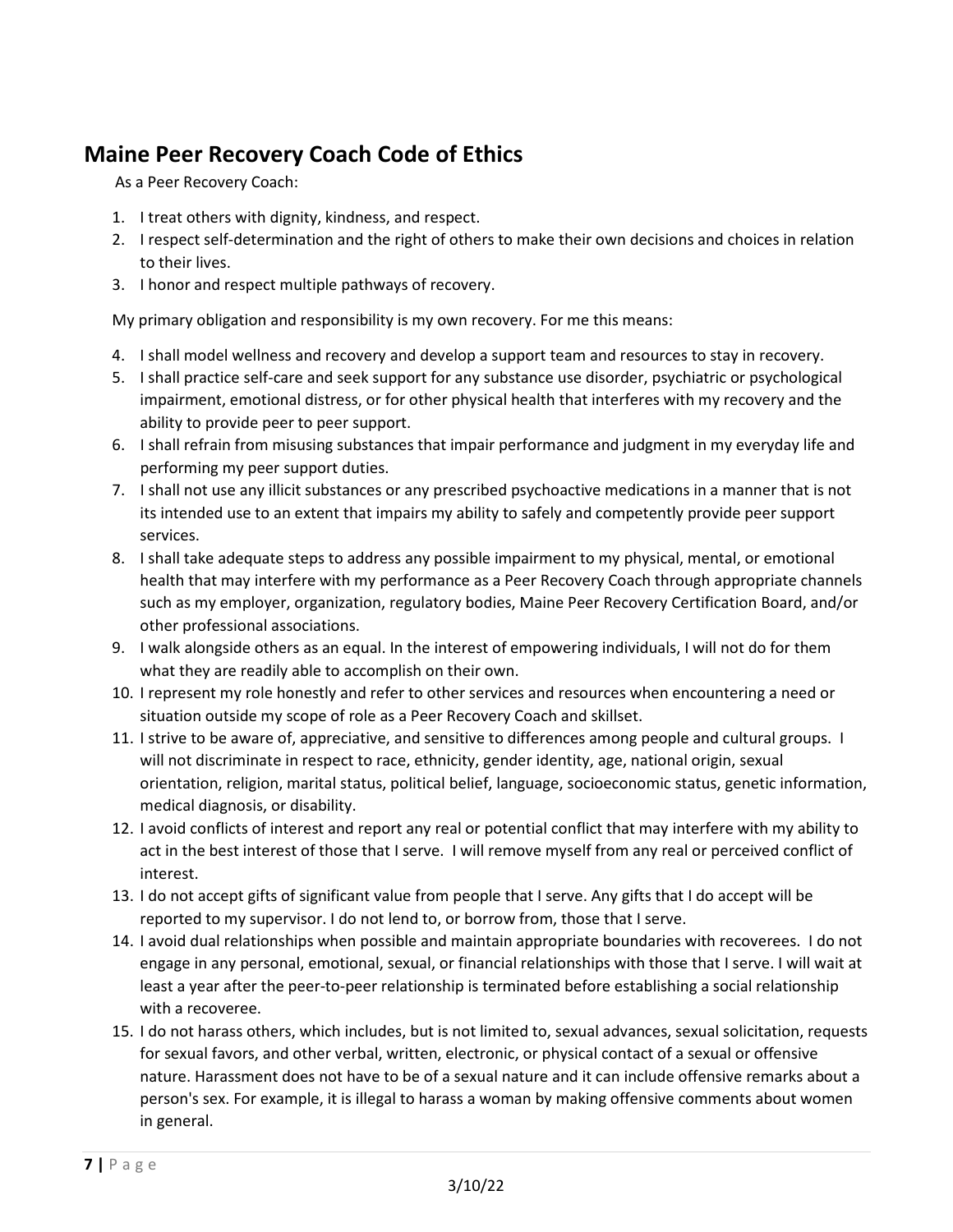- 16. I respect the privacy of those I serve and protect the confidentiality of information as required by the law.
- 17. I advocate to reduce stigma and promote recovery resources for individuals, the community and society.
- 18. I put a positive face and voice on recovery from alcohol, substances, and other addictions.
- 19. I improve my recovery service knowledge and skills through ongoing education, training, and supervision.
- 20. I seek supervisory guidance with problematic situations when they arise.
- 21. I refrain from coaching without supervision in affiliation with a recovery community organization, or recognized agency.
- 22. I keep my commitments to my recovery community, organization, or agency.
- 23. I shall not discontinue services to a recoveree nor shall I abandon a recoveree without facilitating an appropriate plan.
- 24. I work toward the maintenance and promotion of high standards of practice for Peer Recovery Coaches.
- <span id="page-7-0"></span>25. I support the Faces and Voices of [Recovery Bill of Rights](https://facesandvoicesofrecovery.org/file_download/inline/158d9cc1-9d1b-4fbc-b24a-963d1478ef73) for each person that I serve.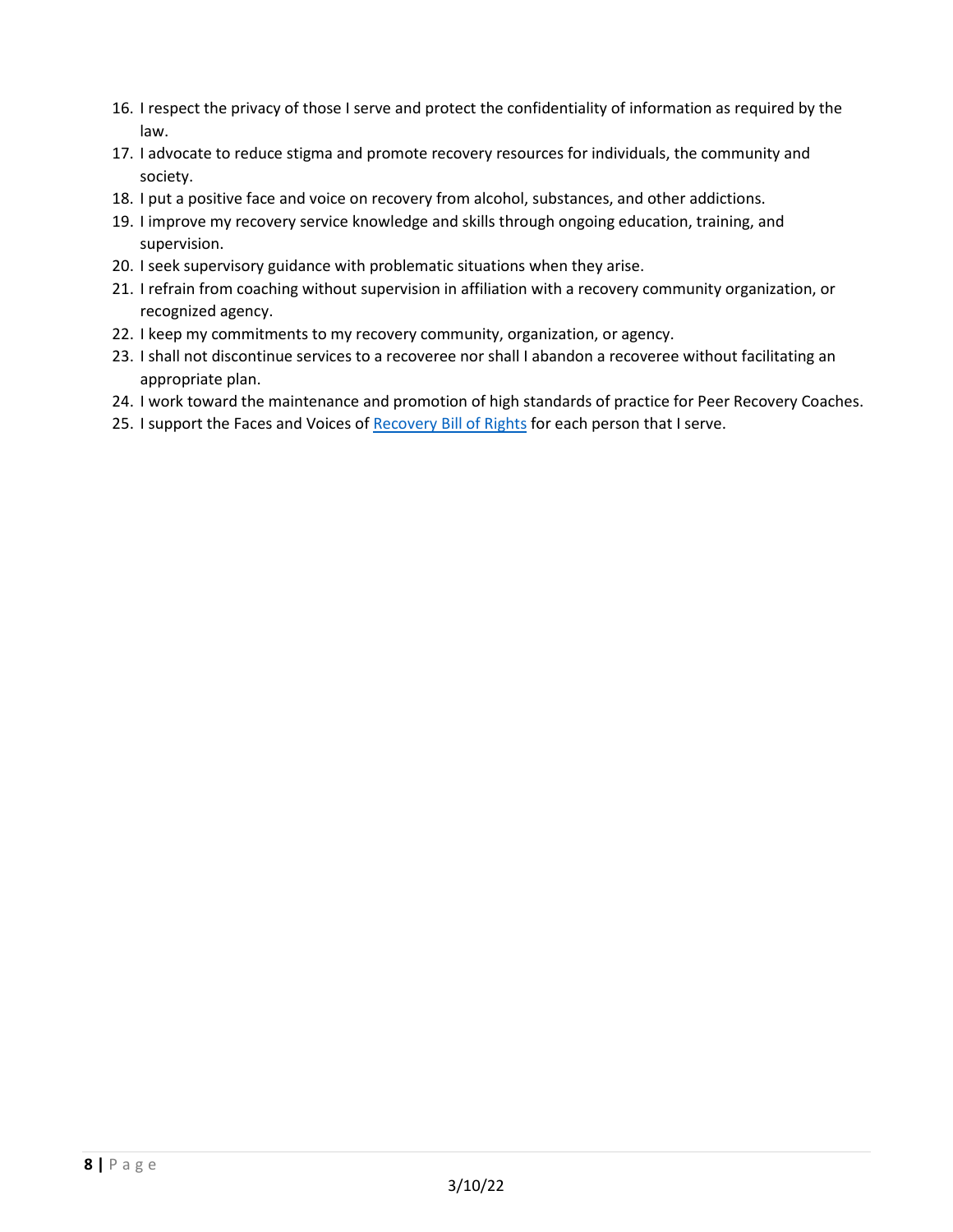## **Time Period**

MRCCB certification encompasses two calendar years commencing on the date of issuance of the credential. Two dates will appear on the certificate along with a certification number, the date of issue and a valid through date.

## <span id="page-8-0"></span>**Renewal Requirements**

To maintain the high standards of these credentials (RPRC & CPRC) and to assure continuing awareness of new knowledge in the field, MRCCB requires renewal every two years.

To renew the credential as a Peer Recovery Coach, an individual must:

1. Hold a current and valid Peer Recovery Coach credential issued by MRCCB;

2. Acquire 20 hours (CPRC) or 16 hours (RPRC) of MRCCB approved peer recovery coach specific education. Renewal for the CPRC must include a minimum 6-hour Ethical Consideration course within the two-year recertification cycle. (Ethical hours over multiple trainings will not be accepted)

3. Verify that you have reviewed, read and will uphold by practice the MRCCB Code of Ethical Conduct;

4. Complete the renewal application and pay the associated fee.

## <span id="page-8-1"></span>**Appeal Process**

The purpose of appeal is to determine if MRCCB accurately, adequately and fairly reviewed applicants' file. A letter requesting an appeal must be made to MRCCB in writing within 30 days of the notification of the board's action. A person shall be considered notified five days after the relevant date of mailing. The written appeal will be sent to the Executive Committee who in turn will thoroughly review the entire application and materials to determine whether or not the Applicant should have been denied approval. Applicant will be notified in writing as to the findings of the Executive Committee.

## <span id="page-8-2"></span>**Voluntary Inactive Status**

**How to Qualify for Voluntary Inactive Status:** MRCCB will grant inactive status to a Registered or Certified Peer Recovery Coach under the following circumstances

- **Relocation**
- Behavioral Health or Medical reasons
- Family leave
- Education
- Military service
- Other extenuating circumstances reviewed on an individual basis

Inactive certification status is intended for the Certified Peer Recovery Coach who is currently not working or volunteering in a coaching role, yet plans to someday return to the field.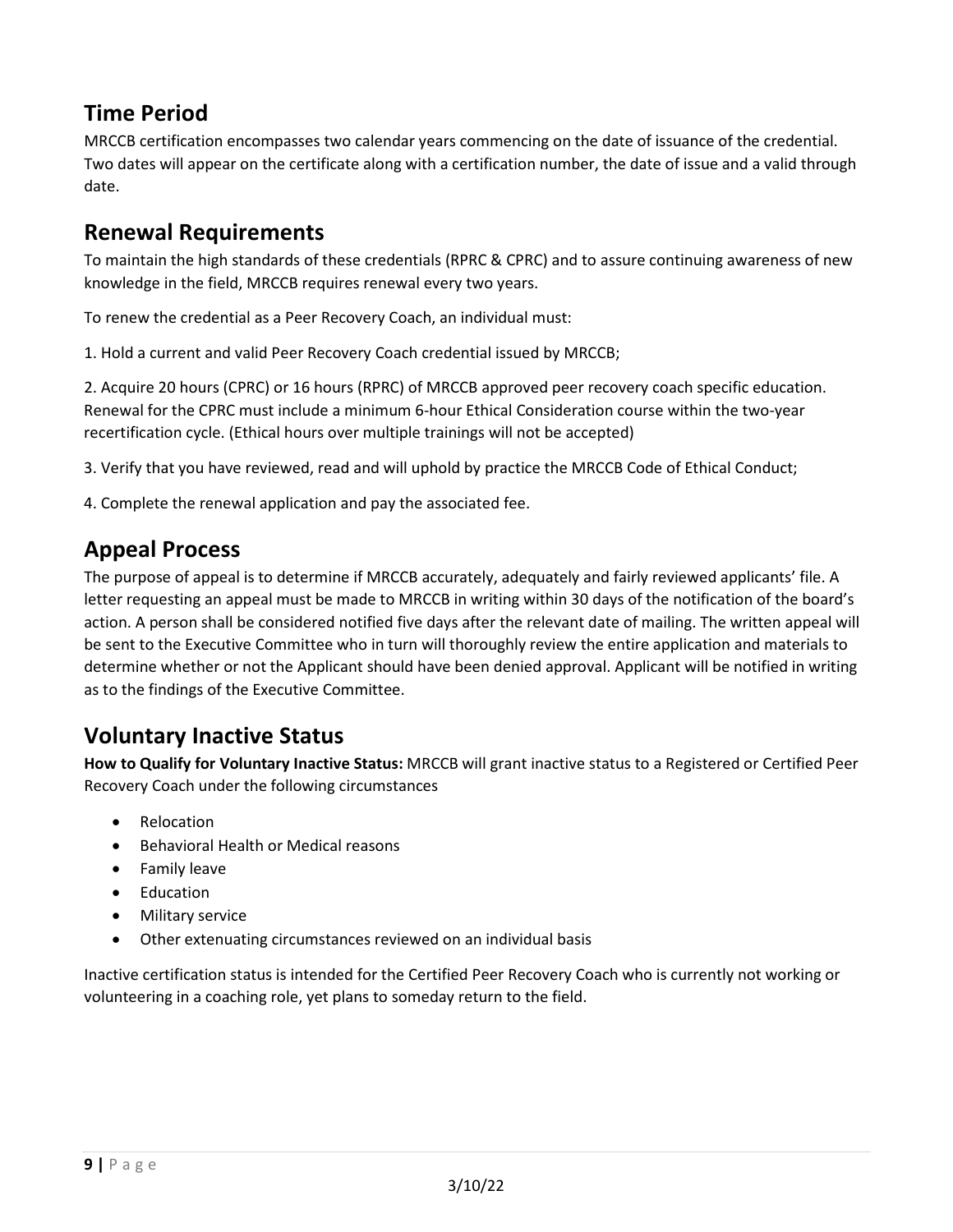**Instruction:** Individuals desiring inactive registration or certification status shall send a letter of request to MRCCB with:

- Home address, email address telephone number
- Reason for request
- Date requested for inactive status
- Applicable fees

**Fees:** The following fees must be remitted in order to obtain inactive registration and certification status and reactivation of registration or certification

- An enrollment fee of \$20.00 (for the first year of inactive status)
- The fee for inactive certification status is \$20.00 annually

This fee shall be due annually on the inactive status expiration date.

#### **Rights, Limitations and Responsibilities:**

- While on inactive status, an individual shall continue to receive all bulletins, newsletters and other communications from the MRCCB
- Inactive individuals are expected to subscribe to any of the aspects of the Code of Ethics that are applicable during the period of inactive certification status
- The individual may not represent himself or herself as a Certified Peer Recovery Coach during the period of inactive status
- Individuals on inactive status are not eligible for reciprocity

The inactive individual must notify MRCCB immediately upon returning to work in the coaching field. Failure to notify the Board within thirty (30) days of returning to coaching activities will constitute a violation of the Code of Ethics and will result in referral to the Board's Ethics and Appeals Committee for investigation, in accordance with the procedures outlined in the Code of Ethical Conduct.

**Reactivation:** To restore to active certification, the application for renewal must be submitted with the applicable recertification fee.

The completed renewal application should be received at MRCCB prior to the expiration date. If the application is incomplete, the Applicant will be notified by phone or email depending on what has been indicated by the Applicant.

There is no grace period. If the renewal is not completed by the expiration date, the individual will no longer hold a MRCCB credential and no further use of the credential is permitted until the individual has completed the renewal process.

All Peer Recovery Coaches should review the renewal application well in advance of the expiration date. A \$15 per month reinstatement fee over and above the \$125 fee for renewal is due if the renewal is late between one day and 12 months. After 12 months, no renewal is possible and the applicant would have to reapply for the certification, meeting all current requirements.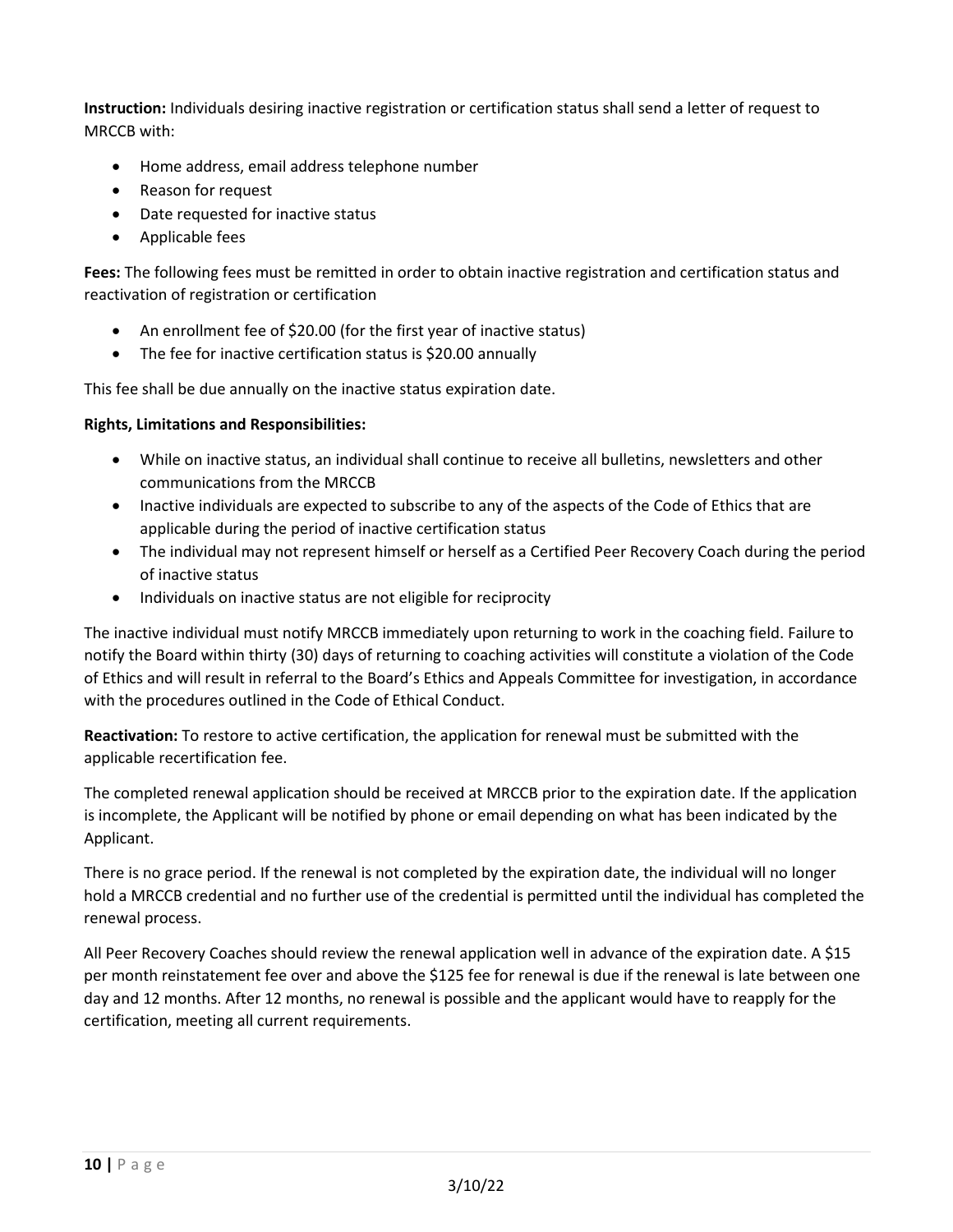## <span id="page-10-0"></span>**Revocation**

<span id="page-10-1"></span>A. Violation of Board Provisions

- 1. The practice of fraud or deceit in procuring or attempting to obtain Peer Recovery Coach Certification under the Maine Recovery Coach Certification Board (MRCCB)
- 2. Violation of the Code of Ethical Conduct
- 3. Violating any provision of the MRCCB or any substantive rule adopted by this Board

#### B. Revocation Hearing Procedure

- 1. Specific allegations are to be made in writing to the Chairperson of MRCCB, who will forward all information to the Board. The allegation received shall be recorded by the MRCCB and shall contain the following information:
	- a) Name of the Certified Peer Recovery Coach (CPRC) or Registered Peer Recovery Coach (RPRC)
	- b) Name of the complaining party
	- c) Date of complaint
	- d) Brief statement of complaint
- 2. The MRCCB will appoint a three-person Revocation Hearing Committee, consisting of certified recovery coaches. No member shall be appointed to the Revocation Hearing Committee who has a potential conflict of interest with either side. All potential conflicts of interest will be discussed prior to the appointment.
- 3. The CPRC or RPRC will be informed in writing of any MRCCB review and will be asked to provide documentation. This may include, but not be limited to:
	- a) Records pertaining to specific course offerings
	- b) Records of course offerings
	- c) Financial records pertaining to a specific course offering(s)
	- d) Documentation of faculty and their credentials
- 4. The CPRC or RPRC has thirty (30) days to forward all requested documentation to the MRCCB. A Revocation Hearing Committee meeting will be held within three (3) months. Failure to comply with said request will place the CPRC or RPRC on inactive status, and the MRCCB will not accept any training credits during this time.
- 5. The CPRC or RPRC can appeal the Revocation Hearing Committee decision, in writing, to the MRCCB. A final determination will be made at that time, and the CPRC or RPRC may be represented at the meeting. The MRCCB will hear the appeal within three (3) months of the appeal request.

#### C. Applicant Appeals

- 1. When an applicant is denied certification, questions the results of the application review or is subject to an action by the MRCCB that they deem unjustified, the applicant has the right to an inquiry and appeal.
- 2. If an applicant deems that an action taken by the MRCCB is unjustified, they are entitled to a written summary from the MRCCB that explains the reasons for the action. All correspondence will be sent certified return receipt mail, with a postmark date being the date from which the thirty (30) days shall be counted. If the applicant does not agree with the MRCCB's decision, they may request an Appeals Hearing.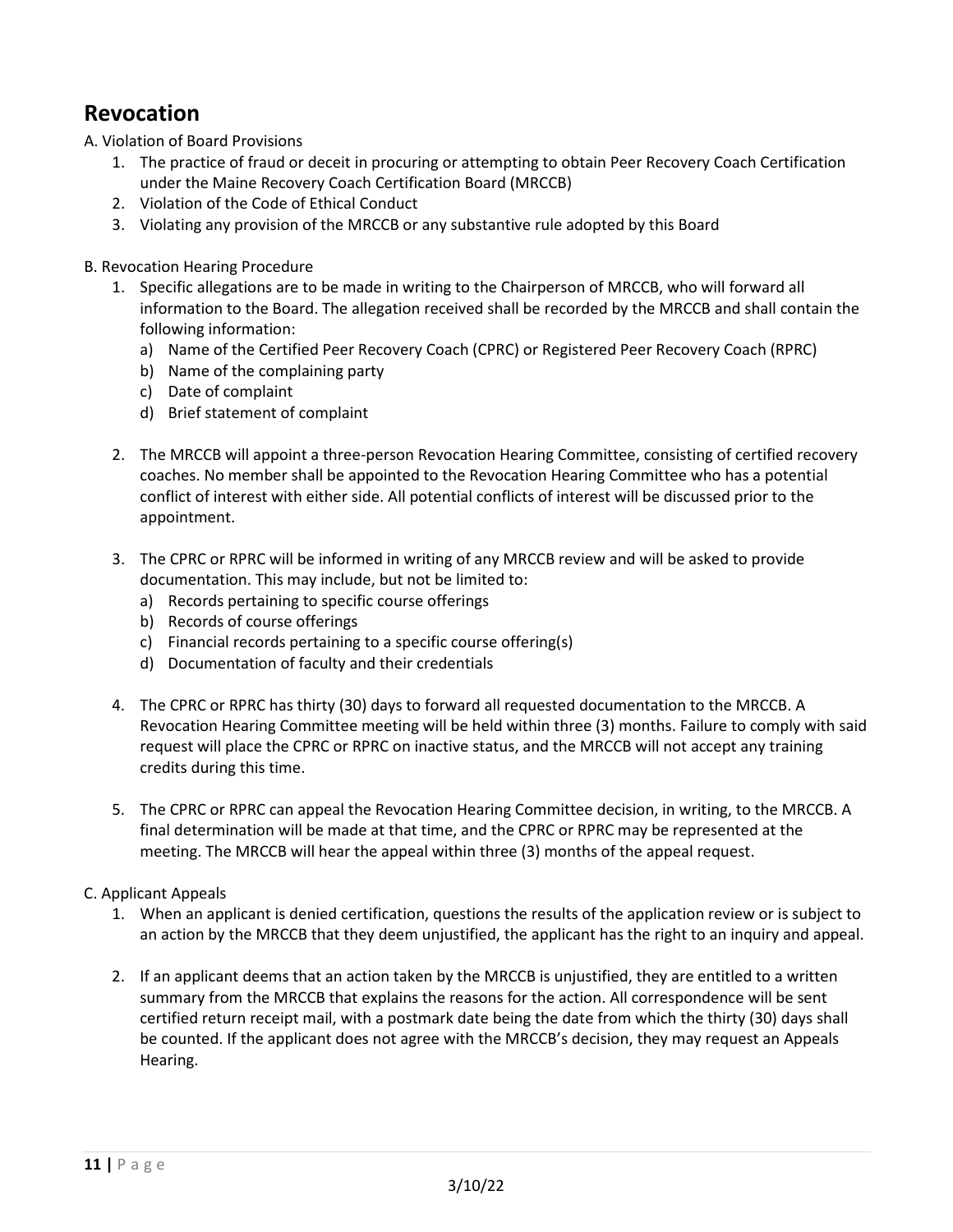- 3. The applicant may appeal the decision to the MRCCB within thirty (30) days of receipt of the summary, notice of denial, or any other action deemed unjustified by sending a certified letter to the Chairperson of the MRCCB at the Board mailing address.
- D. Appeals Hearing Procedure
	- 1. If a request for an Appeals Hearing is submitted to the MRCCB within the specified timeframe, the MRCCB will appoint a three-person Appeals Hearing Committee, consisting of Certified Peer Recovery Coaches. No member shall be appointed to the Appeals Hearing Committee who has a potential conflict of interest with either side. All potential conflicts of interest will be discussed prior to the appointment.
	- 2. Within twenty-one (21) days after the MPCRCB receives a request for an appeal, an Appeals Hearing into the facts contained in the Board's decision shall be scheduled, and the Chairperson of the MRCCB shall send by certified mail a notice of the Appeals Hearing to the complainant. The Appeals Hearing shall be scheduled no less than twenty-one (21) days and no more than ninety (90) days from the date of the Appeals Hearing notice.
	- 3. The notice of the Appeals Hearing shall advise the complainant of the following:
		- a) The date, time, and the location of the Appeals Hearing and the identity of the Appeals Hearing Committee members.
		- b) At the complainant's own expense, the complainant may be represented by Counsel at the Appeals Hearing.
		- c) The MRCCB's representatives shall present evidence in support of its recommendation at the Appeals Hearing. Such evidence shall be limited to the issues contained in the summary issued to the complainant prior to the appeals process.
		- d) The complainant may present and rebut evidence and present and cross-examine witnesses.
		- e) The Appeals Hearing Committee shall not be bound by common law or statutory rules of evidence, and the Appeals Hearing Committee may consider all evidence having reasonable probative value. The Appeals Hearing Committee will base its decision upon the evidence presented at the Hearing.
		- f) Any request by the complainant for postponement of the Appeals Hearing must be immediately served in writing to the Chairperson of the MRCCB. The decision to grant or deny such a request is discretionary with the MPCB.
		- g) There shall be no contact prior to the Appeals Hearing between the complainant and any MRCCB members for the purpose of discussing in any way the Certification Board's decision, or the appeal.
		- h) The Appeals Hearing shall be closed to the public.
	- 4. Failure of the complainant to attend the Appeals Hearing shall be deemed a waiver of the appeal. In such cases, the Appeals Hearing will be dismissed and the decision of the MRCCB shall take immediate effect. A one-time option to reschedule the Appeals Hearing is available to the complainant if unable to attend originally scheduled Appeals Hearing.
	- 5. Within twenty-one (21) days after the completion of the Appeals Hearing, the Appeals Hearing Committee shall prepare a written decision containing Findings of Fact and a Conclusion. The Board of Directors shall mail a copy of the decision to the complainant by certified mail. The decision of the Appeals Hearing Committee shall be deemed that of the MRCCB, shall be effective upon issuance or at such date as the Appeals Hearing Committee shall specify, and shall be final, without further action by the MRCCB.
	- 6. At any time prior to the issuance of the Appeals Hearing Committee's written decision, the complainant and the MRCCB, acting through its representative, may enter into a consent order. Such consent order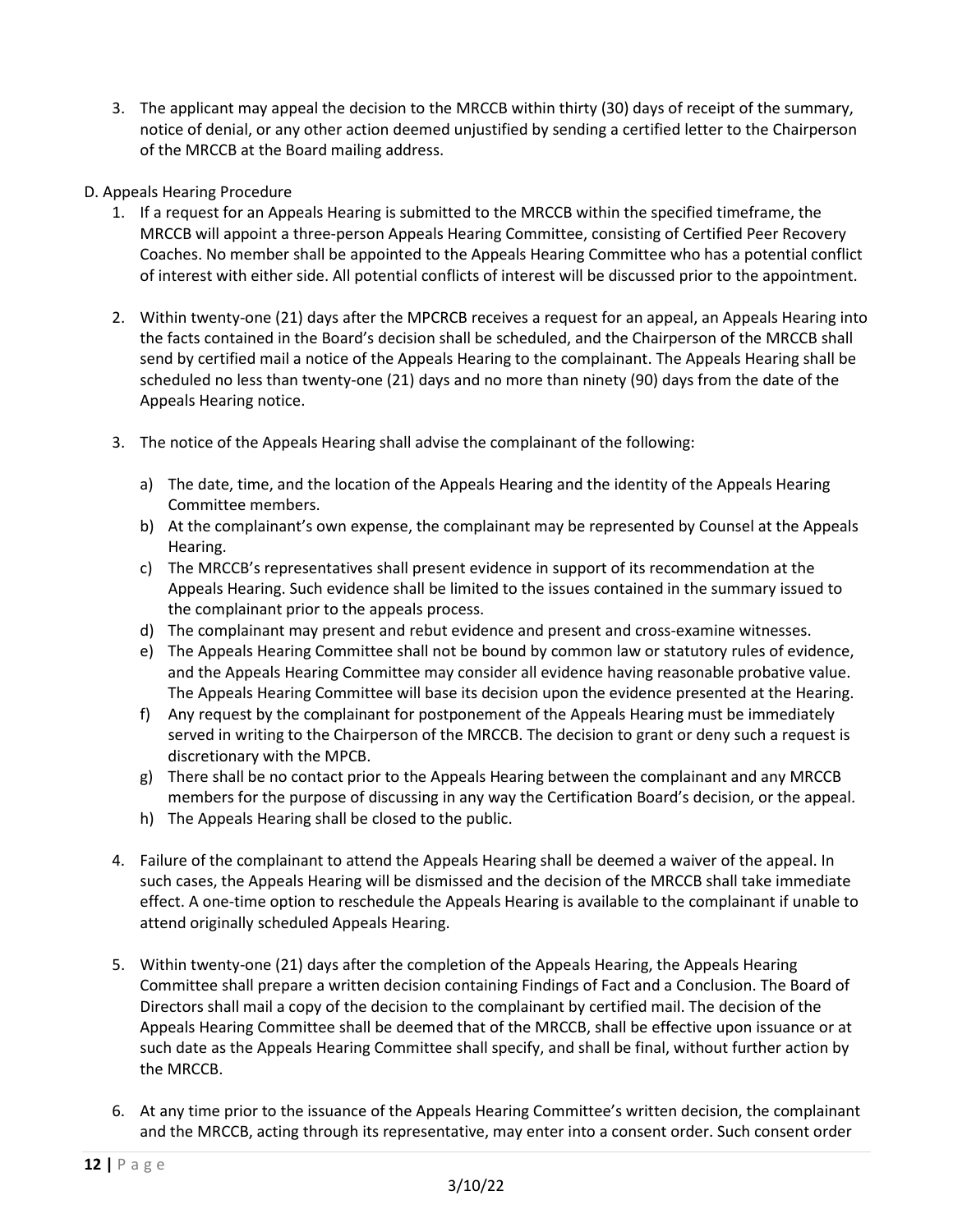shall state the nature of the complaint and the details of the agreement and shall supersede any prior decision in the case.

## **Application Checklist**

- Application completed in its entirety
- \$125 Application Fees (waived until 1/1/23). Fees may be paid online at peerrecoverycoachme.org
- Official transcript is required to be submitted online
- Copies of certificates/letters of attendance for trainings/in-services/on-line trainings taken that are pertinent to the four domains
- Education/Training form must be completed to accompany your proof of completion of the 50 hours of training and education
- All required documentation to support completion of 500 service hours **[i.e. letters from current and/or former employers verifying employment, and job description(s), signed and dated by the Applicant and the Applicant's supervisor(s) on organization letterhead]**
- Supervision form indicating the completion of 25 hours of supervision signed by supervisor
- Supervision Hours Log Sheet, signed by Applicant
- Principles and Guidelines signed and dated by Applicant.
- Personal Peer Recovery Coach Statement completed by the Applicant. This document is to be typed.
- 2 Reference Evaluation Forms (1 personal, 1 professional);
- When the application is approved, the applicant will be notified by email. The credential will be emailed within 30 days of approval. If there are any problems with the application, the applicant will be notified by email or phone.
- Submit your completed application, upload copies of certificates of attendance, attachments, and any applicable fees online at:<https://peerrecoverycoachme.org/cprc-application/>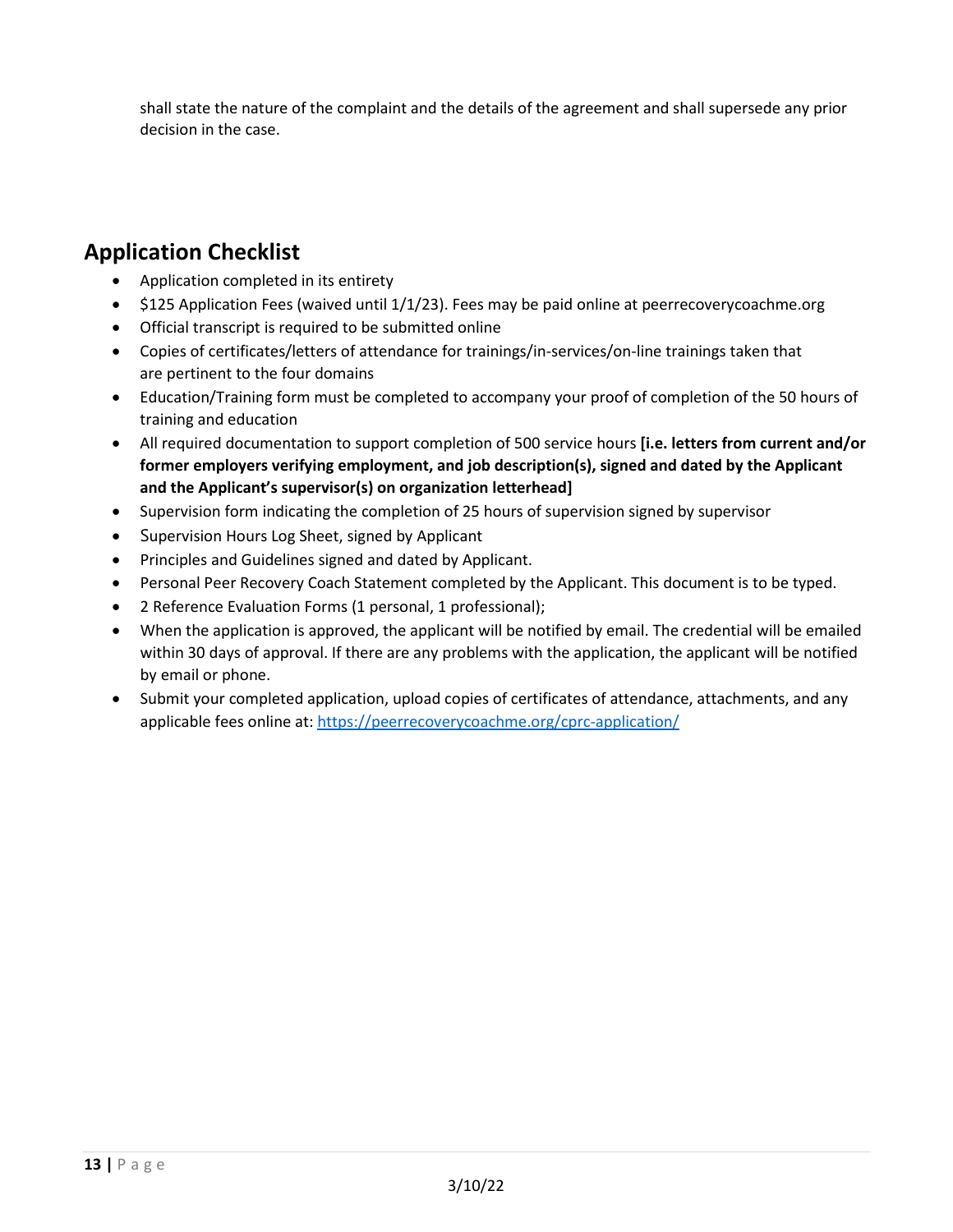# **FORMS**

<span id="page-13-0"></span>**\*\*\*\*\*\*\*\*\*\*\*\*\*\*\*\*\*\*\*\*\*\*\*\*\*\*\*\*\*\*\*\*\*\*\*\*\*\*\*\*\*\*\*\*\*\*\*\*\*\*\*\*\*\*\*\*\*\*\*\*\*\*\*\*\*\*\***

Registered Peer Recovery Coach Application may be found at: <https://peerrecoverycoachme.org/coach-application/>

Certified Peer Recovery Coach Application may be found at: <https://peerrecoverycoachme.org/cprc-application/>

Ethics Complaint Form may be found at: <https://peerrecoverycoachme.org/ethics/ethics-complaint-form/>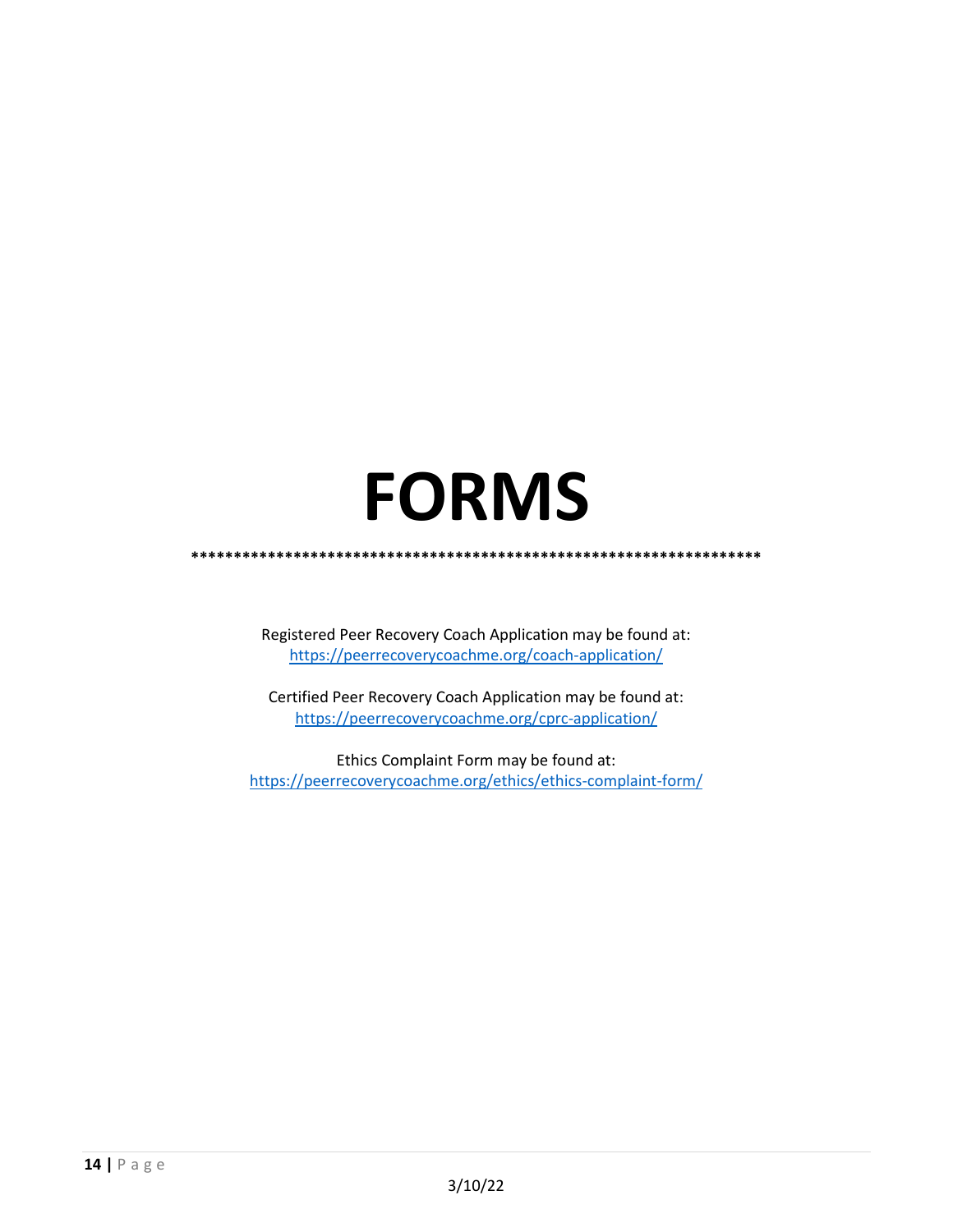## **Verification of Training, Supervision and Experience** (make copies as needed)

|                                                                                                               |              |                                      | <b>Supervisor's Statement</b>                                                                   |  |  |
|---------------------------------------------------------------------------------------------------------------|--------------|--------------------------------------|-------------------------------------------------------------------------------------------------|--|--|
| <b>Training Title</b>                                                                                         | <b>Hours</b> |                                      |                                                                                                 |  |  |
|                                                                                                               |              |                                      | Dates of Employment/Internship/Volunteer Hours                                                  |  |  |
| $Advocacy - 10 hour minimum$<br>(Recovery Coach Academy meets requirement)                                    |              | From:<br>Month                       | / $Year$                                                                                        |  |  |
|                                                                                                               |              | Month<br>To:                         | $/$ Year                                                                                        |  |  |
|                                                                                                               |              | Agency/ Organization:                |                                                                                                 |  |  |
| <b>Mentoring &amp; Education</b>                                                                              |              |                                      | The aforementioned applicant has completed a                                                    |  |  |
| 10 hour minimum                                                                                               |              |                                      | minimum of 500 hours of supervised experience* in                                               |  |  |
| (Recovery Coach Academy meets requirement)                                                                    |              |                                      | the IC&RC Peer Recovery Domains AND a minimum                                                   |  |  |
|                                                                                                               |              |                                      | of 25 hours of one-on-one or group supervision**. If                                            |  |  |
|                                                                                                               |              |                                      | those minimum numbers WERE NOT MET at your<br>agency, please document the total number of hours |  |  |
|                                                                                                               |              | HERE:                                |                                                                                                 |  |  |
|                                                                                                               |              |                                      | Total Work Experience Hours: __________                                                         |  |  |
| <b>Recovery &amp; Wellness Support</b>                                                                        |              |                                      |                                                                                                 |  |  |
| 10 hour minimum                                                                                               |              |                                      |                                                                                                 |  |  |
| (Recovery Coach Academy meets requirement)                                                                    |              | Total Supervision Hours: ___________ |                                                                                                 |  |  |
|                                                                                                               |              | Supervisor's Name:                   |                                                                                                 |  |  |
|                                                                                                               |              |                                      |                                                                                                 |  |  |
|                                                                                                               |              | Supervisor's email*:                 |                                                                                                 |  |  |
|                                                                                                               |              | MRCCB requirements of a Coachervisor | *may be contacted in order to verify the individual meets the                                   |  |  |
| <b>Ethical Responsibility - 16 hours</b><br>(Ethical Consideration for Recovery Coaches meets<br>requirement) |              | Supervisor's Signature:              |                                                                                                 |  |  |
|                                                                                                               |              | Date:                                |                                                                                                 |  |  |
|                                                                                                               |              |                                      | I certify that all information contained within this                                            |  |  |
|                                                                                                               |              |                                      | application packet is accurate and true according to                                            |  |  |
|                                                                                                               |              | the best of my knowledge.            |                                                                                                 |  |  |
| *An experience hour is defined by the MRCCB<br>as "any interaction, typically 30 minutes or                   |              | Candidate's Signature:               |                                                                                                 |  |  |
| greater, between a coach and recoveree that                                                                   |              |                                      |                                                                                                 |  |  |
| includes therole, responsibilities and functions of                                                           |              |                                      |                                                                                                 |  |  |
| a recovery coach as defined by CCAR."                                                                         |              | Date:                                |                                                                                                 |  |  |
| ** An individual who has completed the CCAR<br>Recovery Coach Academy and Coachervision is                    |              |                                      |                                                                                                 |  |  |
| defined as an eligible Coachervisor by the MRCCB.                                                             |              |                                      |                                                                                                 |  |  |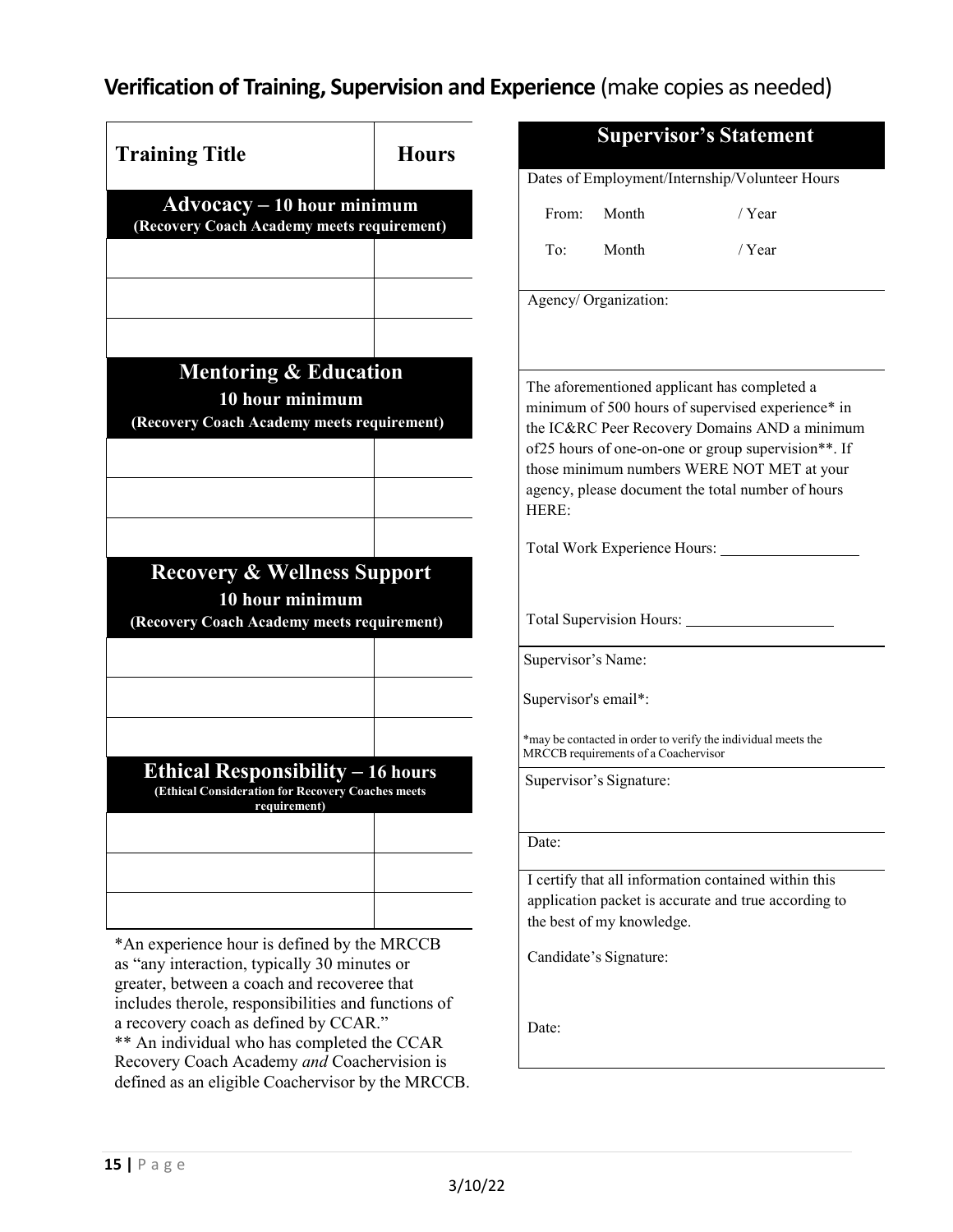### ATTESTATION STATEMENT

Recovery is a process of change through which people improve their health and wellness, live self-directed lives, and strive to reach their full potential.

I attest that I am an individual or affected other in recovery (see page 3 of the MRCCB Applicant Manual) and work each day to support my life in recovery within the following four dimensions:

Health—I practice a pathway of recovery for making informed, healthy choices that support my physical and emotional well-being. (For example, abstaining from addictive substances, relationships, or other addictive processes and/or behaviors.)

Home—I have a stable and safe place to live.

\_\_\_\_\_\_\_Purpose—I conduct meaningful daily activities and have the independence, income, and resources to participate in society.

\_\_\_\_\_\_\_Community—I have relationships and social networks that provide support, friendship, love, and hope.

Signed\_\_\_\_\_\_\_\_\_\_\_\_\_\_\_\_\_\_\_\_\_\_\_\_\_\_\_\_\_\_\_\_\_\_\_ Date\_\_\_\_\_\_\_\_\_\_\_\_\_\_\_\_\_\_\_\_\_\_\_\_\_\_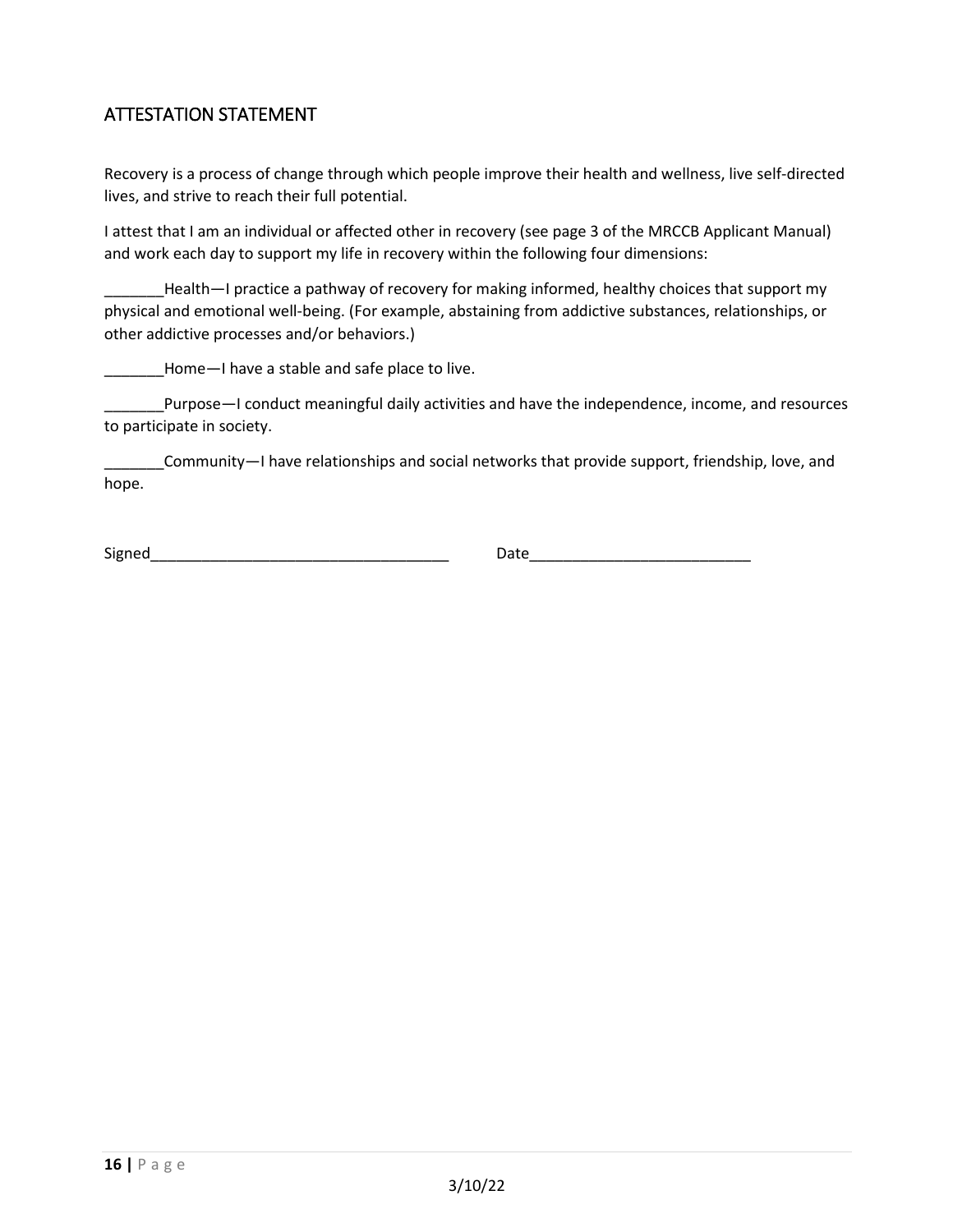## References

#### **Professional Reference**

Please list the names of one professional reference. This should be someone other than a sponsor, friend in recovery or family member who knows you professionally and can attest to your support skills.

| Name:                        |  |
|------------------------------|--|
| Address:                     |  |
| Phone:                       |  |
| Email:                       |  |
| Relationship:                |  |
| Best time of day to contact: |  |

How long have you known this individual:

#### **Personal Reference**

Please list the names of one personal reference. This may be someone that includes, but is not limited to, the following categories: a recovery mentor, friend or family member who knows you personally and can attest to your character.

Name:

| Address:                                 |  |
|------------------------------------------|--|
| Phone:                                   |  |
| Email:                                   |  |
| Relationship:                            |  |
| Best time of day to contact:             |  |
| How long have you known this individual: |  |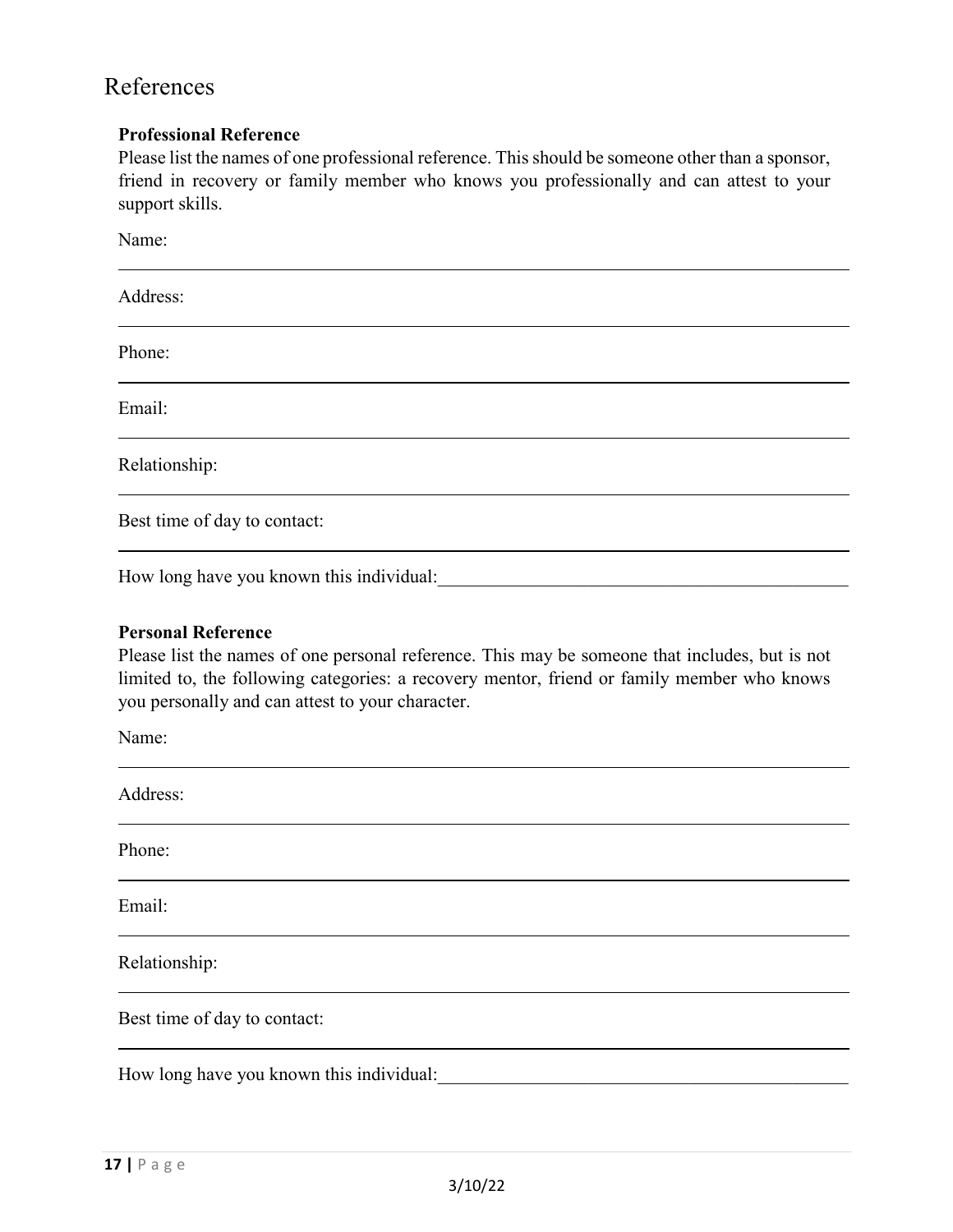## <span id="page-17-0"></span>**APPENDIX**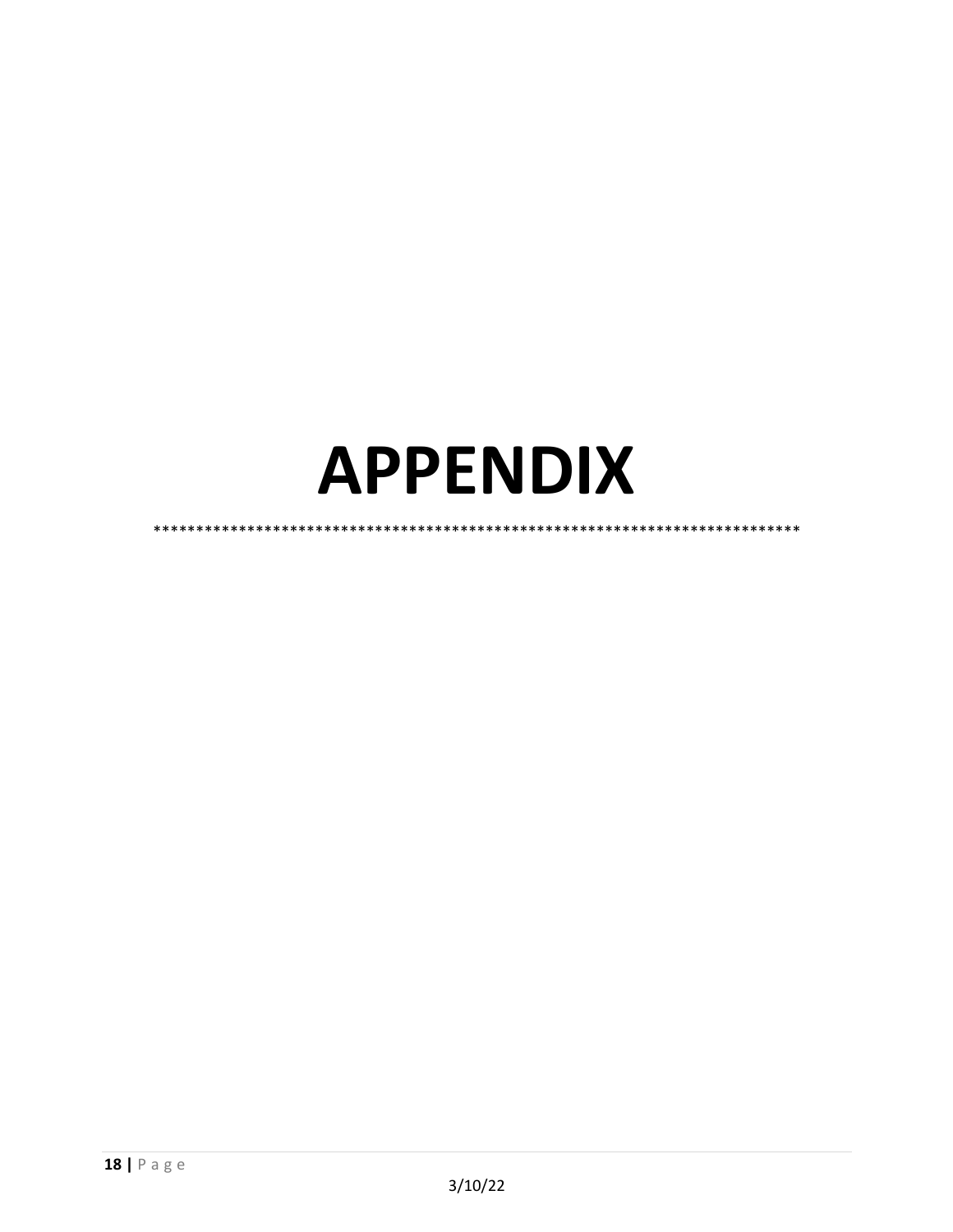## **FEE SCHEDULE**

<span id="page-18-0"></span>

| <b>Type of Fee</b>                                                                | <b>Amount</b>       | <b>Timing</b>                                                                                                                                                                                                 |
|-----------------------------------------------------------------------------------|---------------------|---------------------------------------------------------------------------------------------------------------------------------------------------------------------------------------------------------------|
| Initial Application Fee for Certified Peer<br>Recovery Coach (CPRC) (for 2 years) | \$125.00            | Pay at time of initial application<br>(waived until $1/1/23$ )                                                                                                                                                |
| <b>IC&amp;RC Examination Fee</b><br>(waive exam until January 1, 2023)            | \$125.00            | Pay when you have signed up for<br>the exam. Applicants who do not<br>pass the exam on the initial<br>attempt will pay an additional \$125<br>to re-take the exam within 6<br>months of the initial exam date |
| Incomplete Application Fee for CPRC                                               | \$25.00             | Pay at time of submission of<br>missing information                                                                                                                                                           |
| Recertification Fee for CPRC (for 2 years)                                        | \$75.00             | Pay every 2 years, with submission<br>of recertification application                                                                                                                                          |
| Voluntary Inactive Status Fee for CPRC                                            | \$20.00<br>per year | Pay at time of application for<br>inactive status and each year<br>thereafter $-$ as long as inactive<br>status is maintained                                                                                 |
| Reinstatement from Inactive Status Fee for<br><b>CPRC</b>                         | \$20.00             | This fee "resumes the clock"<br>allowing you to pick up your prior<br>certification with the same number<br>of months left before<br>recertification as you had before<br>becoming inactive                   |
| Initial Application Fee for Registered Peer<br>Recovery Coach (RPRC)              | \$50.00             | Pay at time of initial application<br>(waived until 1/1/23)                                                                                                                                                   |
| Recertification Fee for RPRC (for 2 years)                                        | \$50.00             | Pay at time of recertification<br>application; you can reapply only<br>once                                                                                                                                   |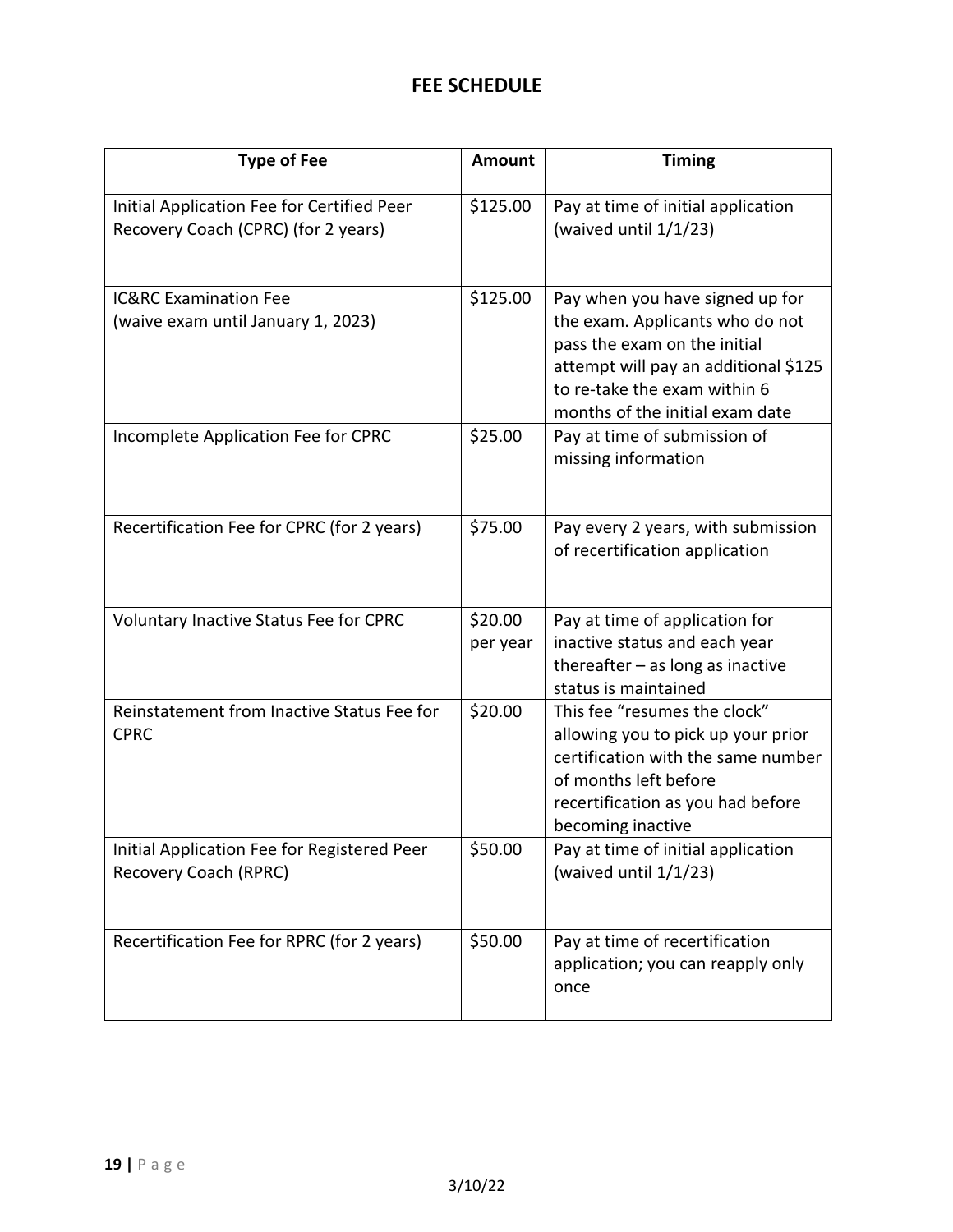#### **APPEAL PROCEDURES**

When a Candidate or Member does not agree with the results of a decision that has been rendered by MRCCB, the individual may file a grievance. All grievances will be reviewed by the MRCCB Ethics Committee. The individual is required to submit their grievance(s) within 30 calendar days of receipt of notification of the decision, or any other action they deem unmerited.

It is the individual's responsibility to ensure all required grievance documents are submitted and completed in an accurate fashion. The completed Grievance Form and any other necessary documentation are to be forwarded to the Maine Recovery Coach Certification Board c/o Ethics Committee by CERTIFIED MAIL in the following manner:

> MRCCB Ethics Committee – Grievance c/o Portland Recovery Community Center 468 Forest Avenue Portland, ME 04101

Please allow 30 days for grievance to be reviewed by MRCCB and the Ethics Committee. Any grievances that are incomplete upon receipt by MRCCB and the Ethics Committee, will generate a deficiency notification to be sent by email and/or regular mail. Any request for additional documentation must be received by MRCCB and the Ethics Committee within 30 days of the request. If the additional documentation is not received within the required time frame, the grievance will be forfeited.

MRCCB will forward the disposition of the investigation of the grievance within 60 days of all required documentation.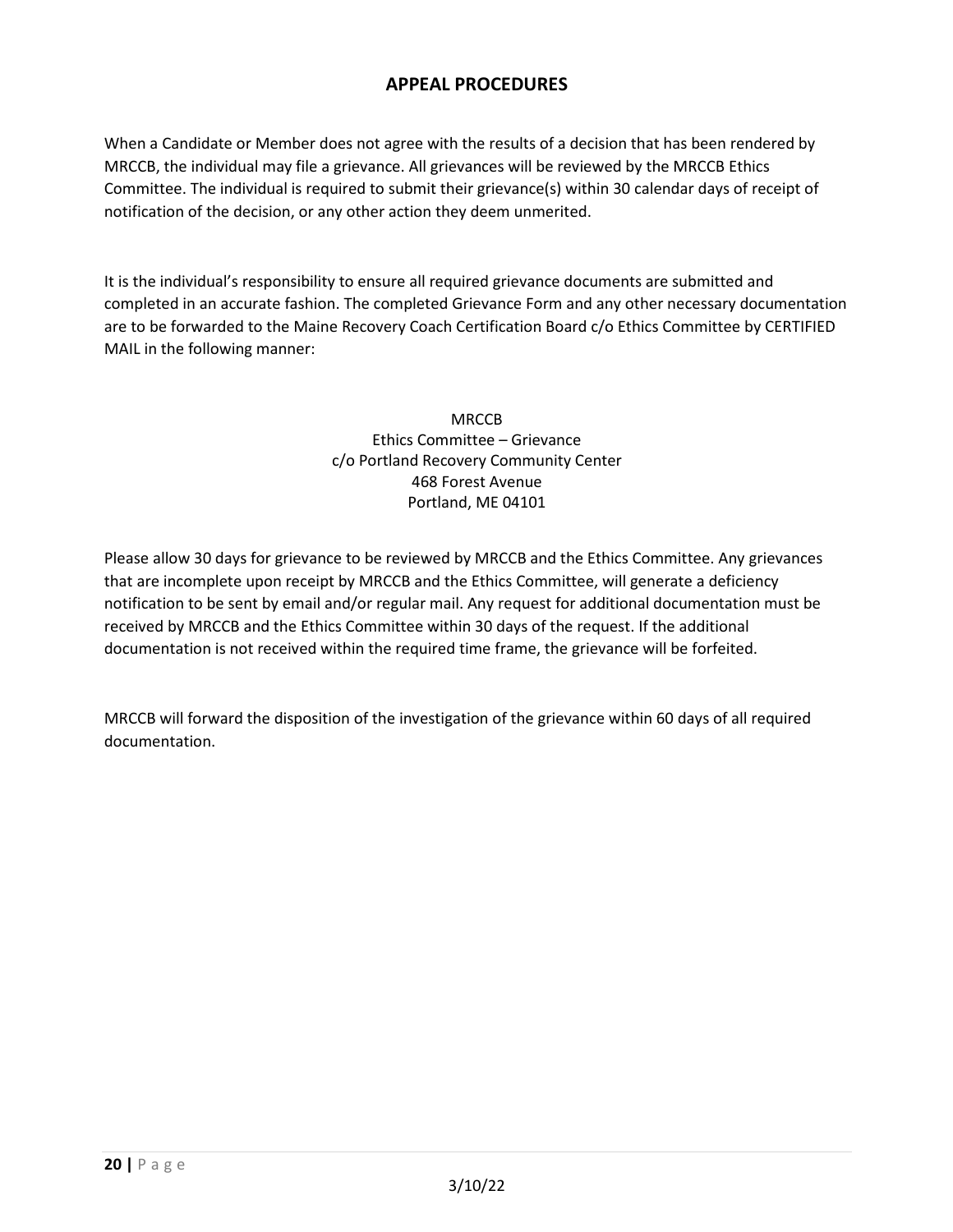#### **MRCCB CODE OF ETHICAL CONDUCT**

#### PREAMBLE

The Maine Peer Recovery Coach Certification Board (referred to herein as "the Board" or "MRCCB") provides voluntary registration and certification for peer recovery coaching services in Maine as a way of assuring competence to recoverees, to the public and to employers. MRCCB is dedicated to the principle that individuals in the field of recovery support services must ensure their behavior meets the highest standards of ethical practice. To that end, the MRCCB has adopted this Code of Ethical Conduct (referred to herein as "the Code"), to be applied to all peer recovery coaches registered/certified by or seeking registration/certification by the Board. All Individuals are subject to the Code and the MRCCB Code of Ethical Conduct – Disciplinary Procedures from the date of application for any MRCCB credential. The Code exists, in part, for the protection of recoverees and to maintain the integrity and professionalism of the field.

The Code is divided into two sections: (1) a Glossary of key terms used in the Code; and (2) the MRCCB Code of Ethical Conduct, which set forth the standards which professionals are required to observe and discussions of selected standards. A separate document, *the MRCCB Code of Ethical Conduct - Disciplinary Procedures (referred to herein as "Disciplinary Procedures)*, will be used by the Board to directly investigate alleged violations of the Code. The Board is committed to investigate and sanction those who breach this Code. Registered and Certified Peer Recovery Coaches are, therefore, encouraged to thoroughly familiarize themselves with the Code and to guide their behavior according to the Rules set forth below.

#### GLOSSARY

#### Appeals Committee

A committee of members of the Board of Directors of the MRCCB appointed to hear any appeal provided for hereunder.

#### Registered or Certified Recovery Coach

A person who holds a MRCCB credential classification.

#### Recoveree

Any person(s) who, either currently or within the past five years, has received or is receiving services from a Registered and Certified Peer Recovery Coach, either individually or in the coaches' treatment context/setting.

#### Complainant

A person(s) who files a complaint with the Board against a Registered and Certified Peer Recovery Coach under the Board's jurisdiction.

#### Coachervisor

A person who serves as a supervisor to recovery coaches. An individual who has completed the CCAR Recovery Coach Academy *and* Coachervision is defined as an eligible Coachervisor by the MRCCB.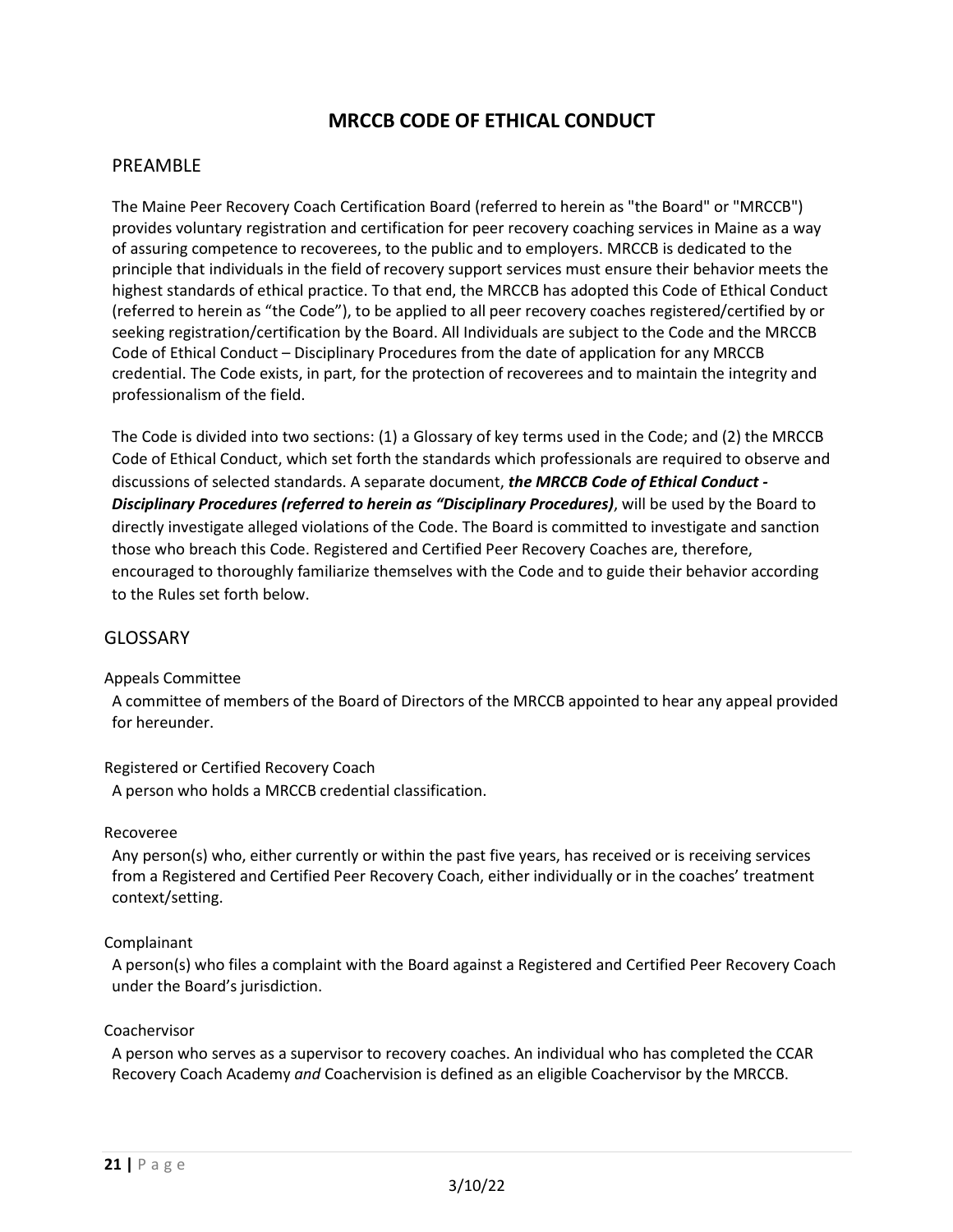#### **Ethics**

A standard of behavior by which Registered and Certified Peer Recovery Coaches must abide, including but not limited to the standards provided herein.

#### Ethics Committee

A MRCCB standing committee charged with the responsibility to review, investigate and sanction as determined appropriate to those who breach the Code. The committee is comprised of MRCCB board members and/or its designees.

#### Hearing Panel

A panel comprised of MRCCB Ethics Committee members with a responsibility to hear and make recommendations inaccordance with the Code.

#### Hearing Officer

(A person) The MRCCB Ethics Committee Chairperson or Co-Chairperson who presides over an ethics hearing.

#### Plagiarism

An act of appropriating the language, ideas, or thoughts from another person and representing them as one's ownoriginal work.

#### Public Reprimand

A sanction that is a formal, written, published reproof or warning to a Respondent who the Ethics Committee hasdetermined to have breached the Code.

#### Respondent

A Registered or Certified Peer Recovery Coach against whom an ethical complaint has been filed.

#### Revocation

A sanction resulting in the complete and permanent forfeiture of MRCCB certification.

#### Scope of Services

The range of coaching services deemed appropriate and necessary for an individual recoveree. Such services may include but are not limited to prevention, establishing community connections, setting goals, providing information and reducing barriers to local resources.

#### Suspension

A sanction resulting in the temporary forfeiture of MRCCB certification for a period of time to be determined by the MRCCB Ethics Committee.

#### Written Caution

The least restrictive disciplinary action that a Respondent may receive due to breaching the Code.This sanction is a formal, private, non-publicized letter of warning to the Respondent that cautions the Respondent against certain conduct or behavior.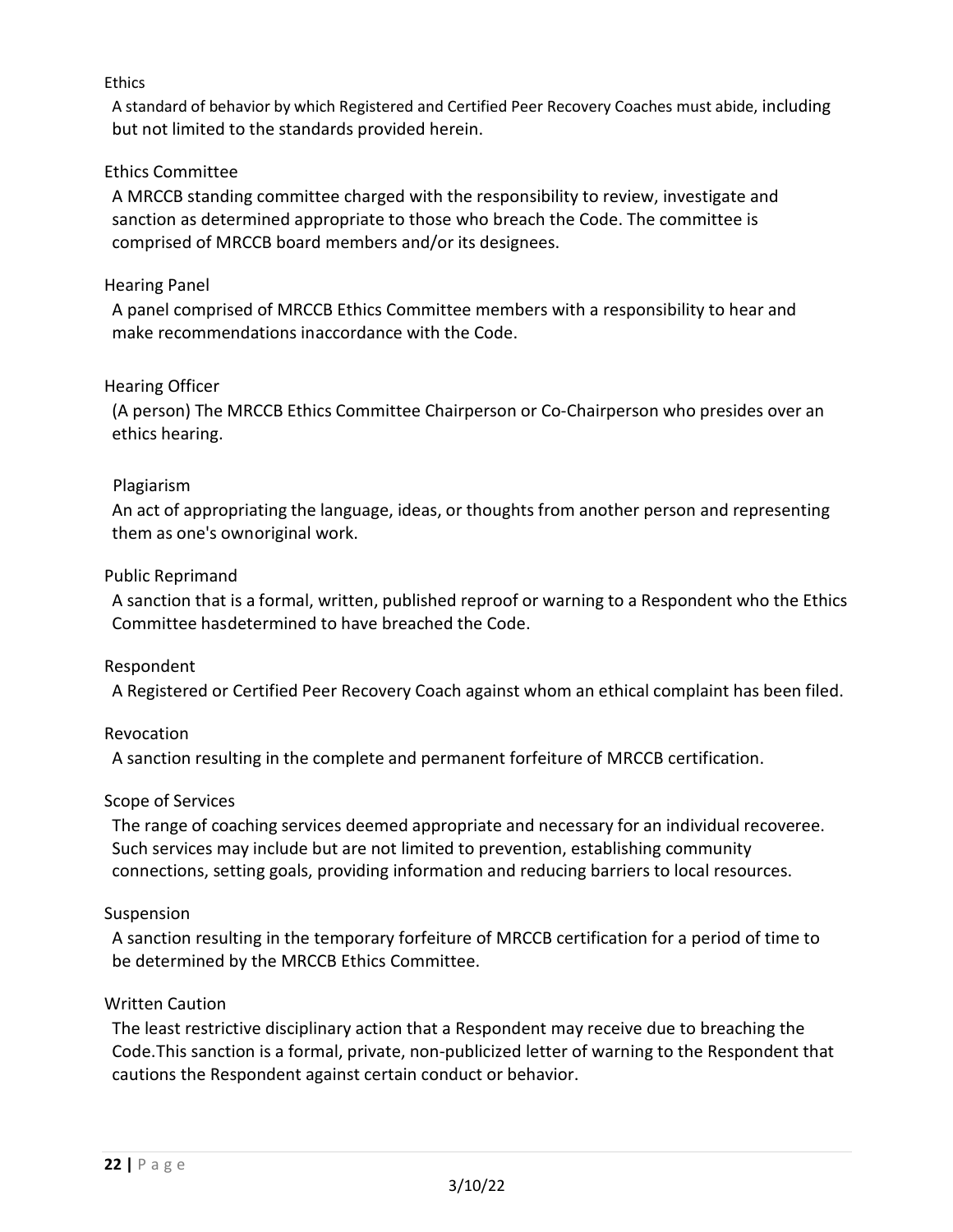*The following Code of Ethics, adopted by the Board, set forth the minimum standards of conduct which all Registered and Certified Peer Recovery Coaches are expected to honor. Failure to comply with an obligation or prohibition set forth in the rules may result in disciplinary action by the Board.*

#### **Maine Peer Recovery Coach Code of Ethics**

As a Peer Recovery Coach:

- 1. I treat others with dignity, kindness, and respect.
- 2. I respect self-determination and the right of others to make their own decisions and choices in relation to their lives.
- 3. I honor and respect multiple pathways of recovery.
- 4. My primary obligation and responsibility is my own recovery. For me this means:
- 5. I shall model wellness and recovery and develop a support team and resources to stay in recovery.
- 6. I shall practice self-care and seek support for any substance use disorder, psychiatric or psychological impairment, emotional distress, or for other physical health that interferes with my recovery and the ability to provide peer to peer support.
- 7. I shall refrain from misusing substances that impair performance and judgment in my everyday life and performing my peer support duties.
- 8. I shall not use any illicit substances or any prescribed psychoactive medications in a manner that is not its intended use to an extent that impairs my ability to safely and competently provide peer support services.
- 9. I shall take adequate steps to address any possible impairment to my physical, mental, or emotional health that may interfere with my performance as a Peer Recovery Coach through appropriate channels such as my employer, organization, regulatory bodies, Maine Peer Recovery Certification Board, and/or other professional associations.
- 10. I walk alongside others as an equal. In the interest in empowering individuals, I will not do for them what they are readily able to accomplish on their own.
- 11. I represent my role honestly and refer to other services and resources when encountering a need or situation outside my scope of role as a Certified Peer Recovery Coach and skillset.
- 12. I strive to be aware of, appreciative, and sensitive to differences among people and cultural groups. I will not discriminate in respect to race, ethnicity, gender identity, age, national origin, sexual orientation, religion, marital status, political belief, language, socioeconomic status, genetic information, medical diagnosis, or disability.
- 13. I avoid conflicts of interest and report any real or potential conflict that may interfere with my ability to act in the best interest of those that I serve. I will remove myself from any real or perceived conflict of interest.
- 14. I do not accept gifts of significant value from people that I serve. Any gifts that I do accept will be reported to my supervisor. I do not lend to, or borrow from, those that I serve.
- 15. I avoid dual relationships when possible and maintain appropriate boundaries with recoverees. I do not engage in any personal, emotional, sexual, or financial relationships with those that I serve. I will wait at least a year after the peer-to-peer relationship is terminated before establishing a social relationship with a recoveree.
- 16. I do not harass others, which includes, but is not limited to, sexual advances, sexual solicitation, requests for sexual favors, and other verbal, written, electronic, or physical contact of a sexual or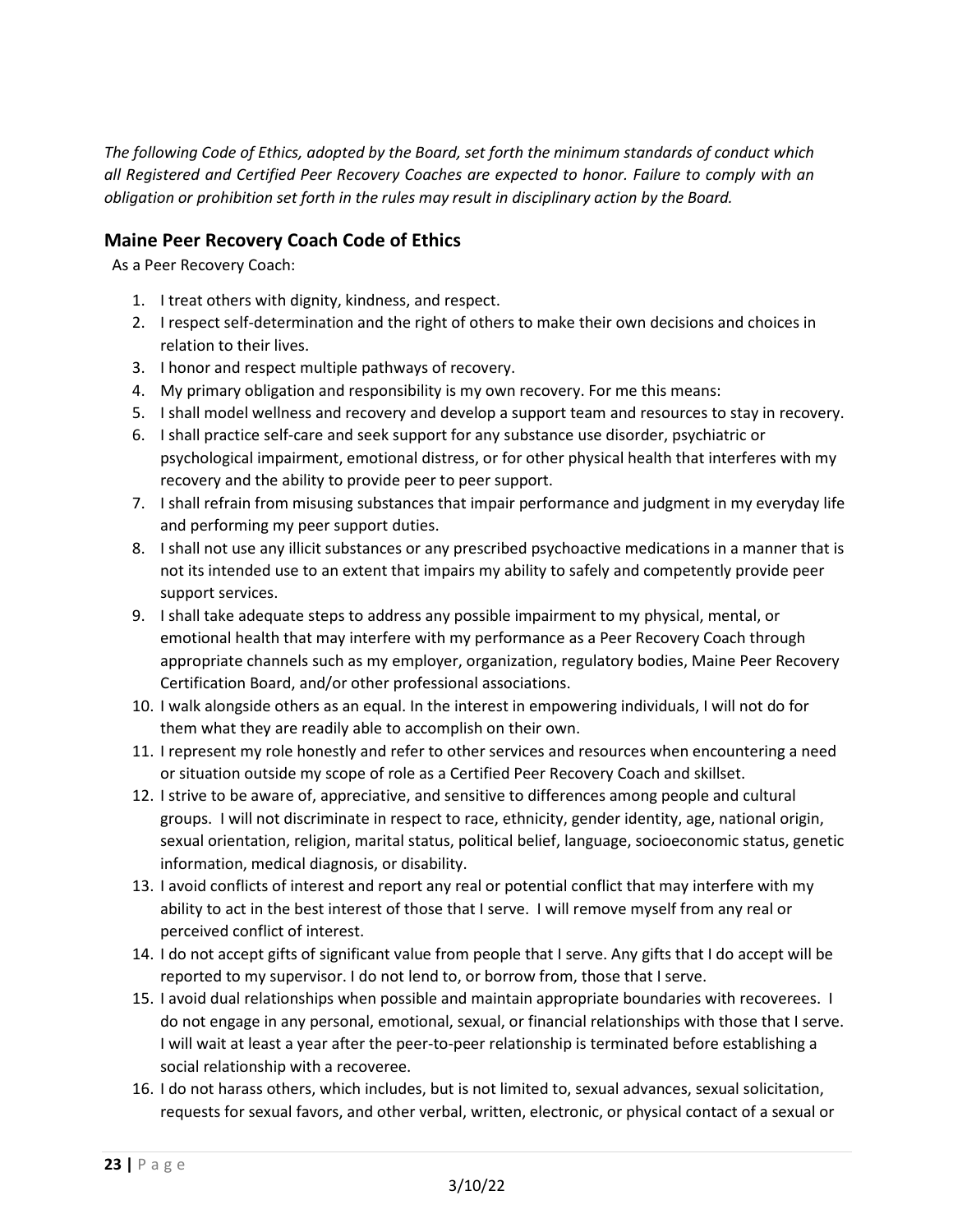offensive nature. Harassment does not have to be of a sexual nature and it can include offensive remarks about a person's sex. For example, it is illegal to harass a woman by making offensive comments about women in general.

- 17. I respect the privacy of those I serve and protect the confidentiality of information as required by the law.
- 18. I advocate to reduce stigma and promote recovery resources for individuals, the community and society.
- 19. I put a positive face and voice on recovery from alcohol, substances, and other addictions.
- 20. I improve my recovery service knowledge and skills through ongoing education, training, and supervision.
- 21. I seek supervisory guidance with problematic situations when they arise.
- 22. I refrain from coaching without supervision in affiliation with a recovery community organization, or recognized agency.
- 23. I keep my commitments to my recovery community, organization, or agency.
- 24. I shall not discontinue services to a recoveree nor shall I abandon a recoveree without facilitating an appropriate plan.
- 25. I work toward the maintenance and promotion of high standards of practice for Peer Recovery Coaches.
- 26. I support the Faces and Voices of [Recovery Bill of Rights](https://facesandvoicesofrecovery.org/file_download/inline/158d9cc1-9d1b-4fbc-b24a-963d1478ef73) for each person that I serve

#### COOPERATION WITH THE BOARD

#### Rule 1.1

A Registered or Certified Peer Recovery Coach shall cooperate in any investigation conducted pursuant to the Code and shall not interfere with an investigation or a disciplinary proceeding or attempt to prevent a disciplinary proceeding or other legal action from being filed, prosecuted, or completed. Interference attempts may include but are not limited to:

1. the willful misrepresentation of facts before the disciplining authority or its authorized representative;

2. the use of threats or harassment against, or an inducement to, any recoveree or witness in an effort to prevent them from providing evidence in a disciplinary proceeding or any other legal action;

3. the use of threats or harassment against, or an inducement to, any person in an effort to prevent or attempt to prevent a disciplinary proceeding or other legal action from being filed, prosecuted or completed;

4. refusing to accept and/or respond to a letter of complaint, allowing a credential to lapse while an ethics complaint is pending, or attempting to resign a credential while an ethics complaint is pending. Violation ofthis rule under these circumstances will result in the immediate and indefinite suspension of the Registered or Certified Peer Recovery Coaches' credential until the ethical complaint is resolved.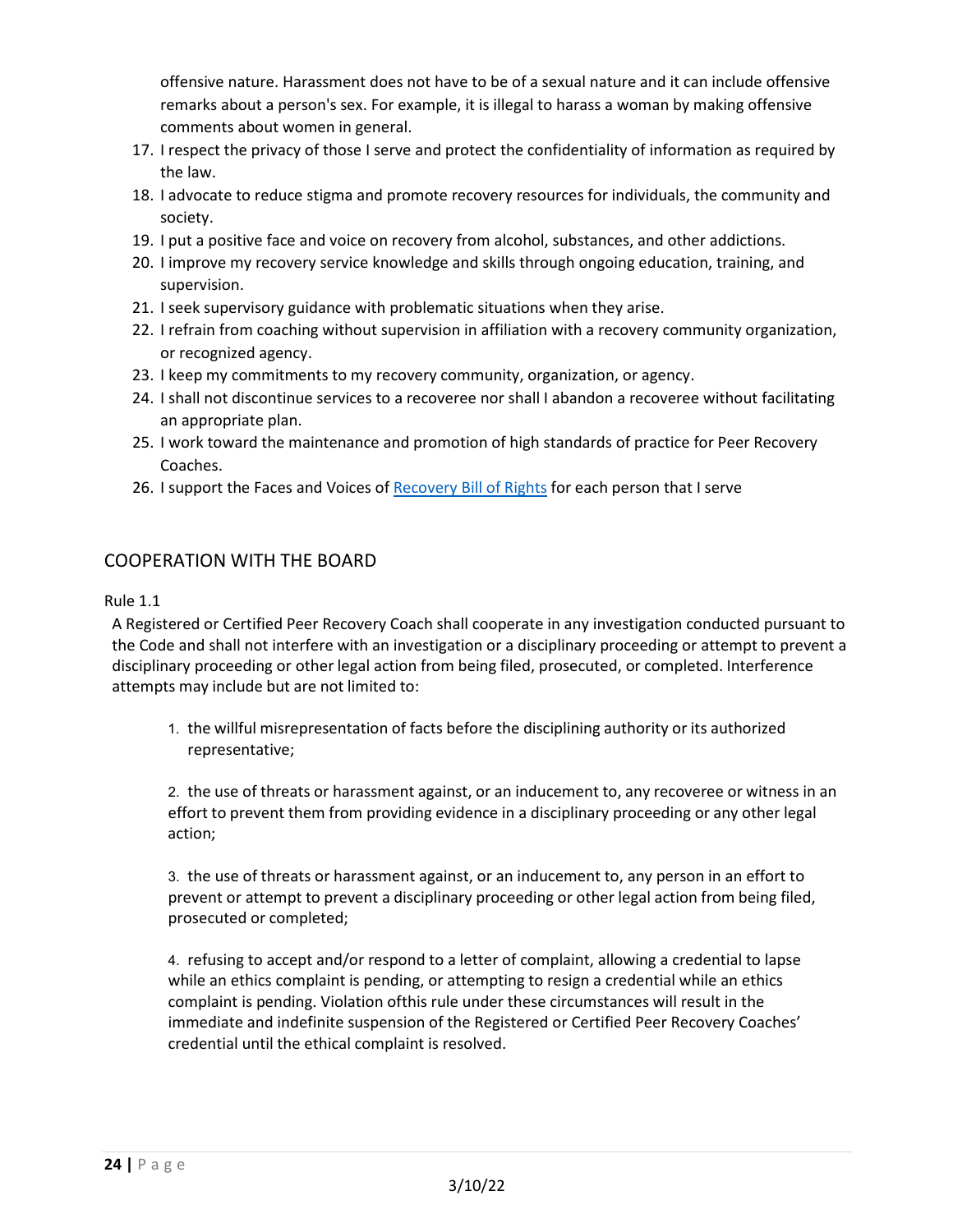#### Rule 1.2

A Registered or Certified Peer Recovery Coach shall:

1. not knowing make a false or misleading statement to the Board, the State of Maine, or any otherdisciplinary authority;

2. promptly alert colleagues informally to potentially unethical behavior so said colleague could takecorrective action;

3. report violations of professional conduct of other certified professionals to the appropriate licensing/disciplinary authority when he/she knows orshould have known that another Registered and Certified Peer Recovery Coach has violated ethical standards and has failed to take corrective action after informal intervention.

#### Rule 1.3

A Registered or Certified Peer Recovery Coach shall report any uncorrected violation of the Code within 90 days of an alleged violation. Failure to report a violation may be grounds for discipline.

#### Rule 1.4

A Registered and Certified Peer Recovery Coach with firsthand knowledge of the actions of a respondent or a complainant shall cooperate with the Board investigation or disciplinary proceeding. Failure or an unwillingness to cooperate in the Board investigation ordisciplinary proceeding shall be grounds for disciplinary action.

#### Rule 1.5

A registered or certified peer recovery coach shall not file a complaint or provide information to the Board, which he/she knows or should have known, is false or misleading.

#### Rule 1.6

In submitting information to the Board, a certified professional shall comply with any requirements pertaining to the disclosure of client information established by the federal or state government.

#### MODIFICATION OF CODE OF ETHICAL CONDUCT/DISCIPLINARY PROCEDURES

#### Rule 2.1

The Board reserves the right to amend and modify the **Code of Ethical Conduct** and the **Code of Ethical Conduct – Disciplinary Procedures**. When changes are made, all certified professionals will be notified of all changes made and when changes become effective.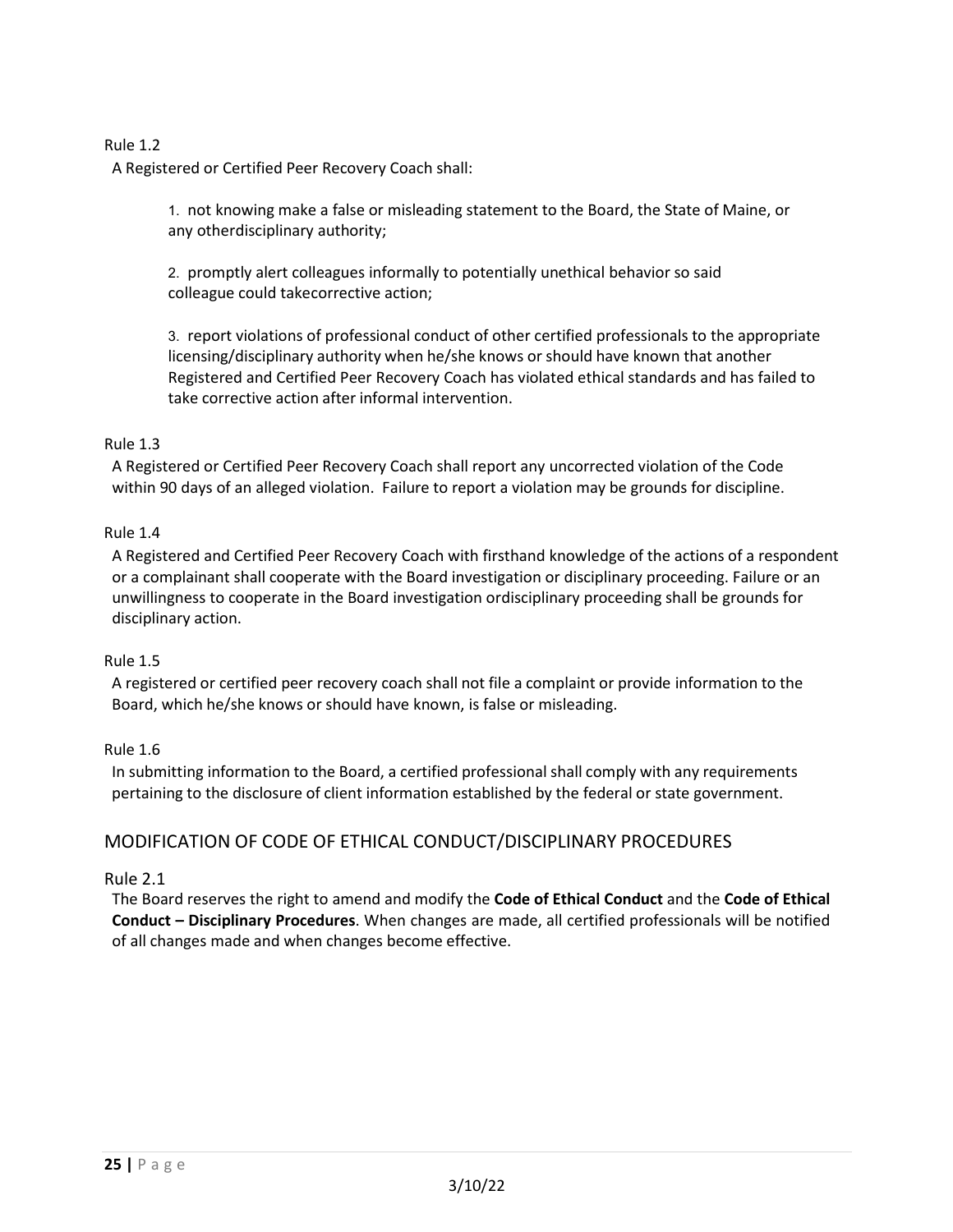#### MAINE RECOVERY COACH CERTIFICATION BOARD

#### REGISTERED/CERTIFIED PEER RECOVERY COACH COMPLAINT FORM

This form is to be filled out by any person registering a complaint with the Maine Recovery Coach Certification Board (MRCCB) concerning a Registered/Certified Peer Recovery Coach or a person applying for registration/certification.

#### **Part I**

1. Name of person registering complaint (Mr./ Ms.):

| Last      | First        | Middle          |  |
|-----------|--------------|-----------------|--|
|           |              |                 |  |
| Address   |              |                 |  |
|           |              |                 |  |
| City      | <b>State</b> | Zip             |  |
|           |              |                 |  |
| Telephone | Home         | <b>Business</b> |  |

2. Give the name of the Registered/Certified Peer Recovery Coach or applicant against whom thecomplaint is being registered:

| Last             | First        | Middle |  |
|------------------|--------------|--------|--|
| Business address |              |        |  |
| City             | <b>State</b> | Zip    |  |
| Telephone        |              |        |  |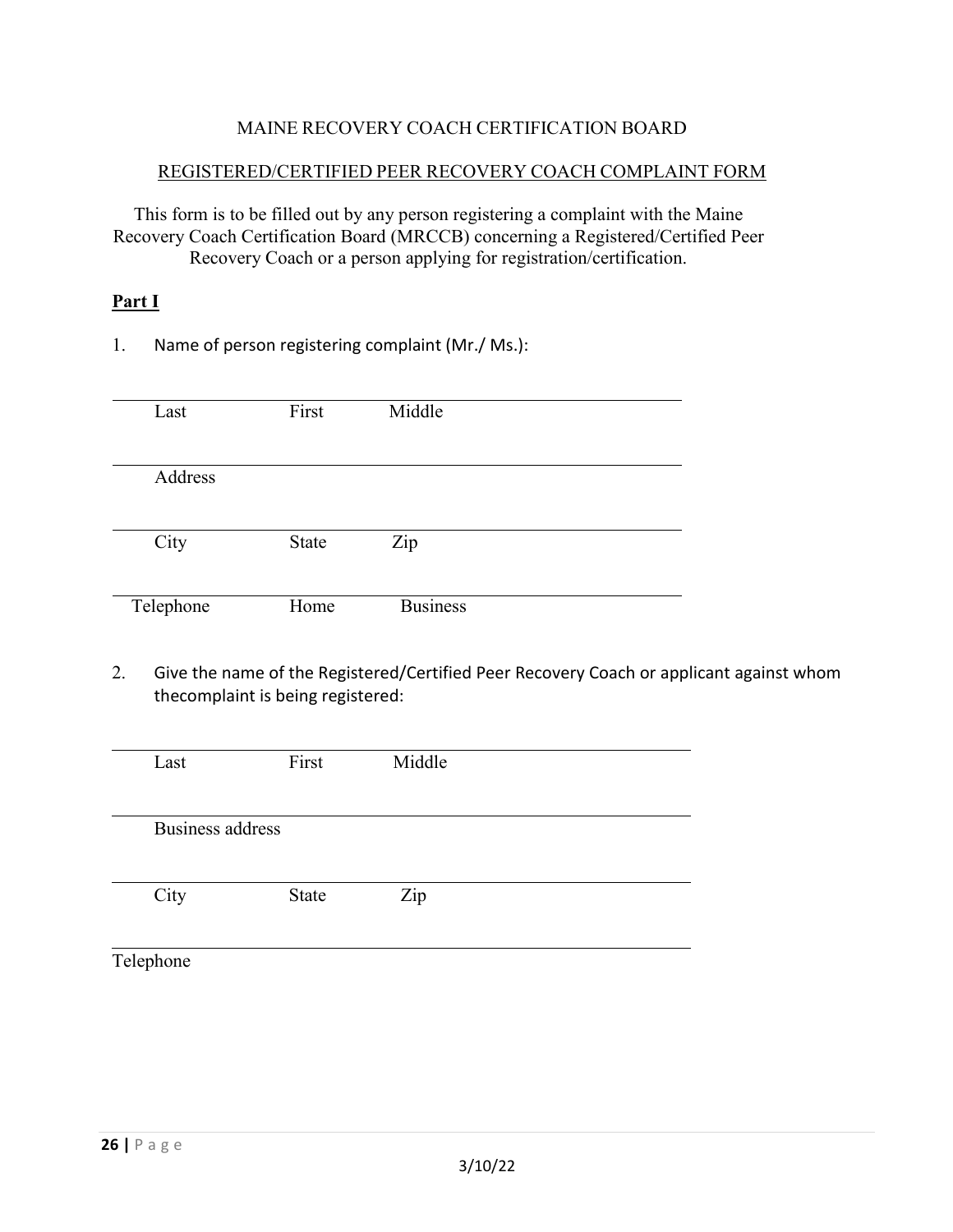3. Nature of complaint (Check each one that is appropriate)

Violation of the Maine Peer Recovery Coach Code of Ethics Violation of applicable Federal or State Law

#### **Part II**

Please describe in as specific detail as possible the facts, circumstances, situation, and allegations concerning the complaint.

Submit any written materials, data, or other documents which you believe are relevant to your complaint.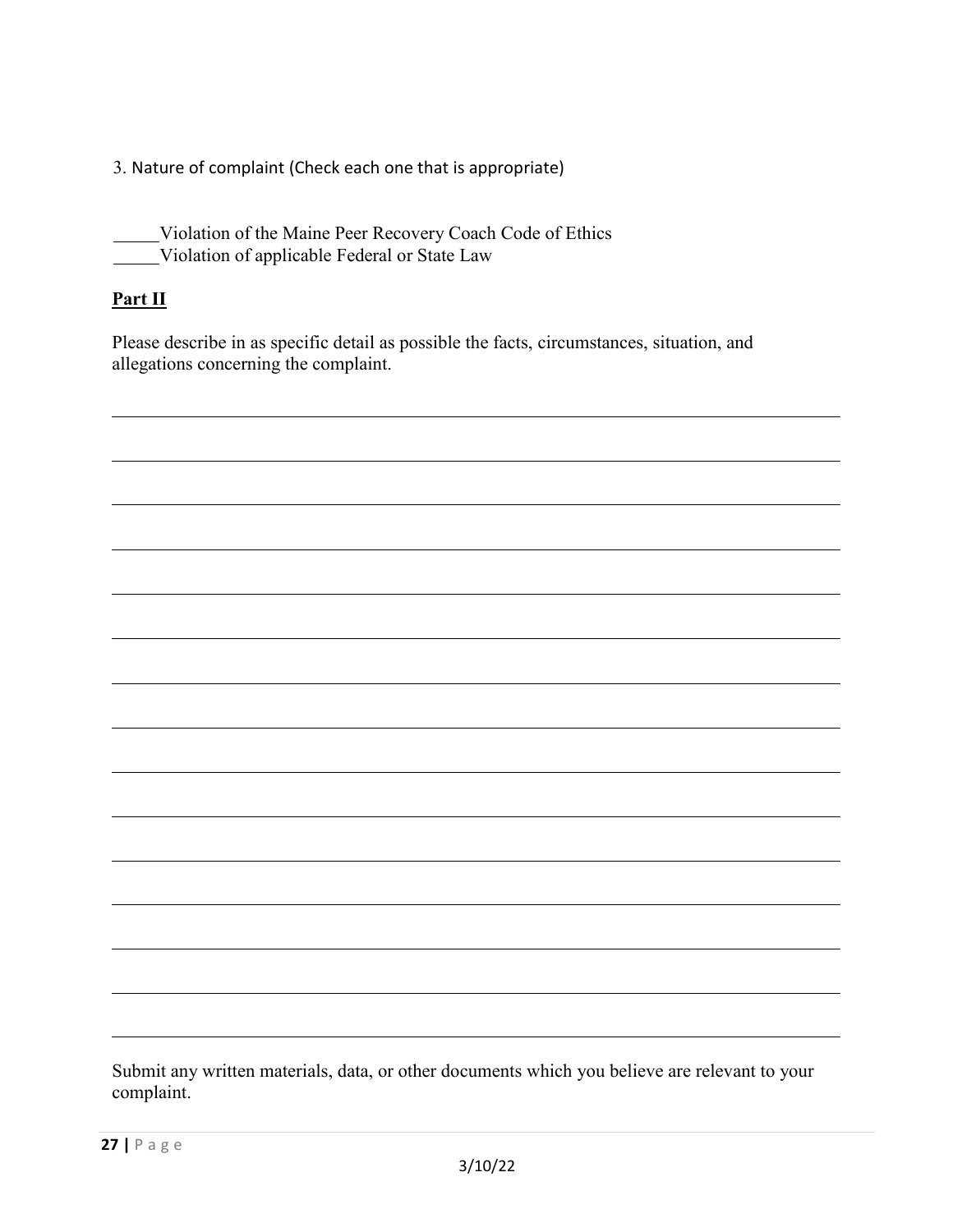#### **Part III**

In order to determine if you have registered a complaint in a timely manner, the following information is requested:

- a. On what date(s) did the action complained of occur?
- b. When were you first aware of the matter about which you are complaining? What is the most recent date of which you know of the alleged conduct prompting the complaint?

#### **Part IV**

Please answer the following questions:

|  |  | Do you know of others who have knowledge of the alleged conduct? [ ]Yes [ ]No |  |  |
|--|--|-------------------------------------------------------------------------------|--|--|
|  |  |                                                                               |  |  |

Please provide the following information about them:

| Last name |       | First | Middle |
|-----------|-------|-------|--------|
|           |       |       |        |
| Address   |       |       |        |
| City      | State | Zip   |        |
| Phone     |       |       |        |
| Last name |       | First | Middle |
| Address   |       |       |        |
| City      | State | Zip   |        |
| Phone     |       |       |        |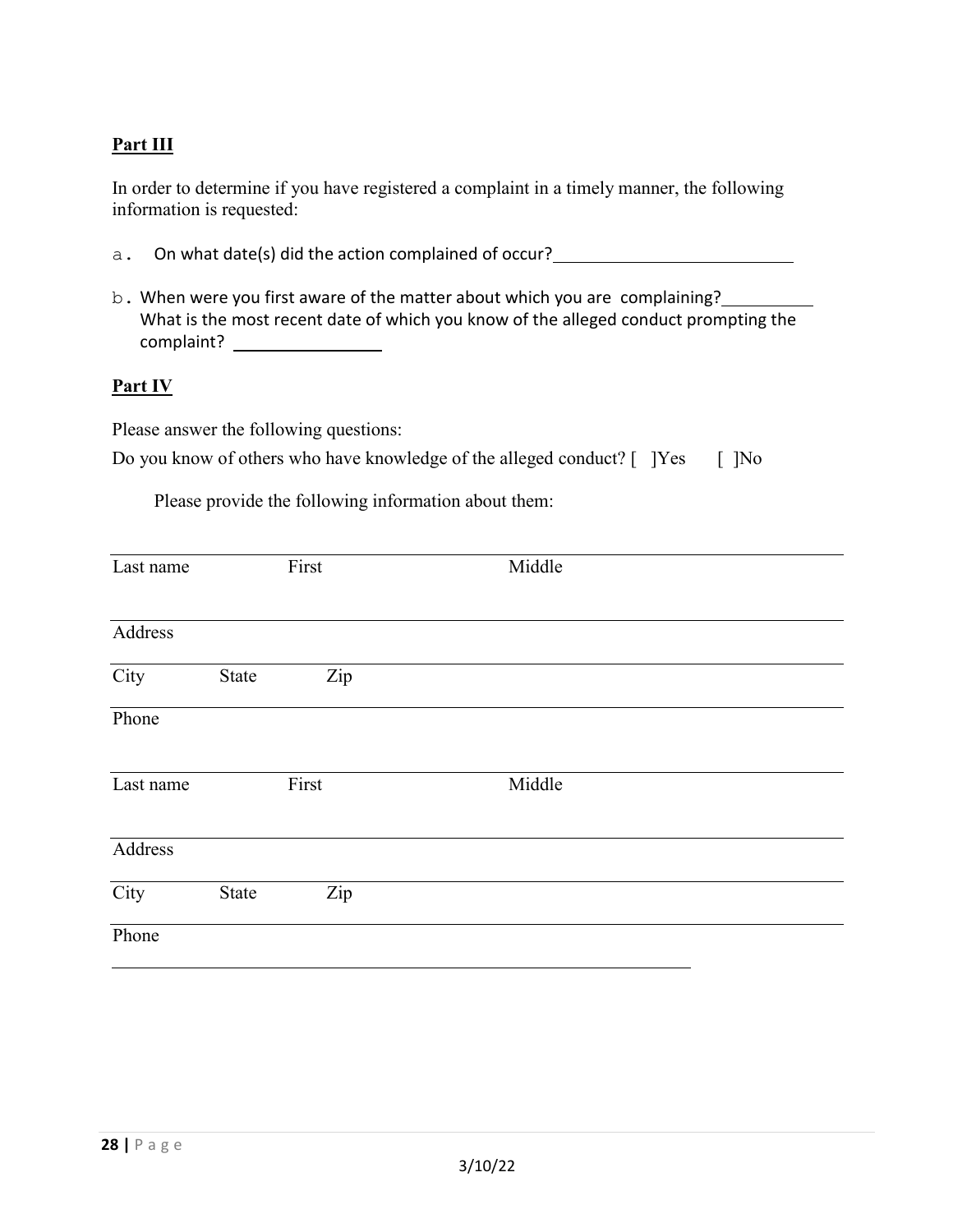a. Has the person against whom the complaint is being filed given you any explanation for such alleged conduct? [ ]Yes [ ]No

If yes, please state all such explanations:

How do you view the explanations given to you? **Part V** 1. Have you filed this complaint with any Federal, State, or Local Government agency? [ ]Yes [ ]No If yes, name of agency and address: Date of filing: No. 1996. The set of the set of the set of the set of the set of the set of the set of the set of the set of the set of the set of the set of the set of the set of the set of the set of the set of the set o If not, do you intend to file with another agency? [ ]Yes [ ]No If yes, name of agency and address: 2. Have you pursued resolution of your complaint through any internal grievance procedures of an institution or agency? [ ]Yes [ ]No If yes, what is the status of your complaint and thename of the grievance procedure?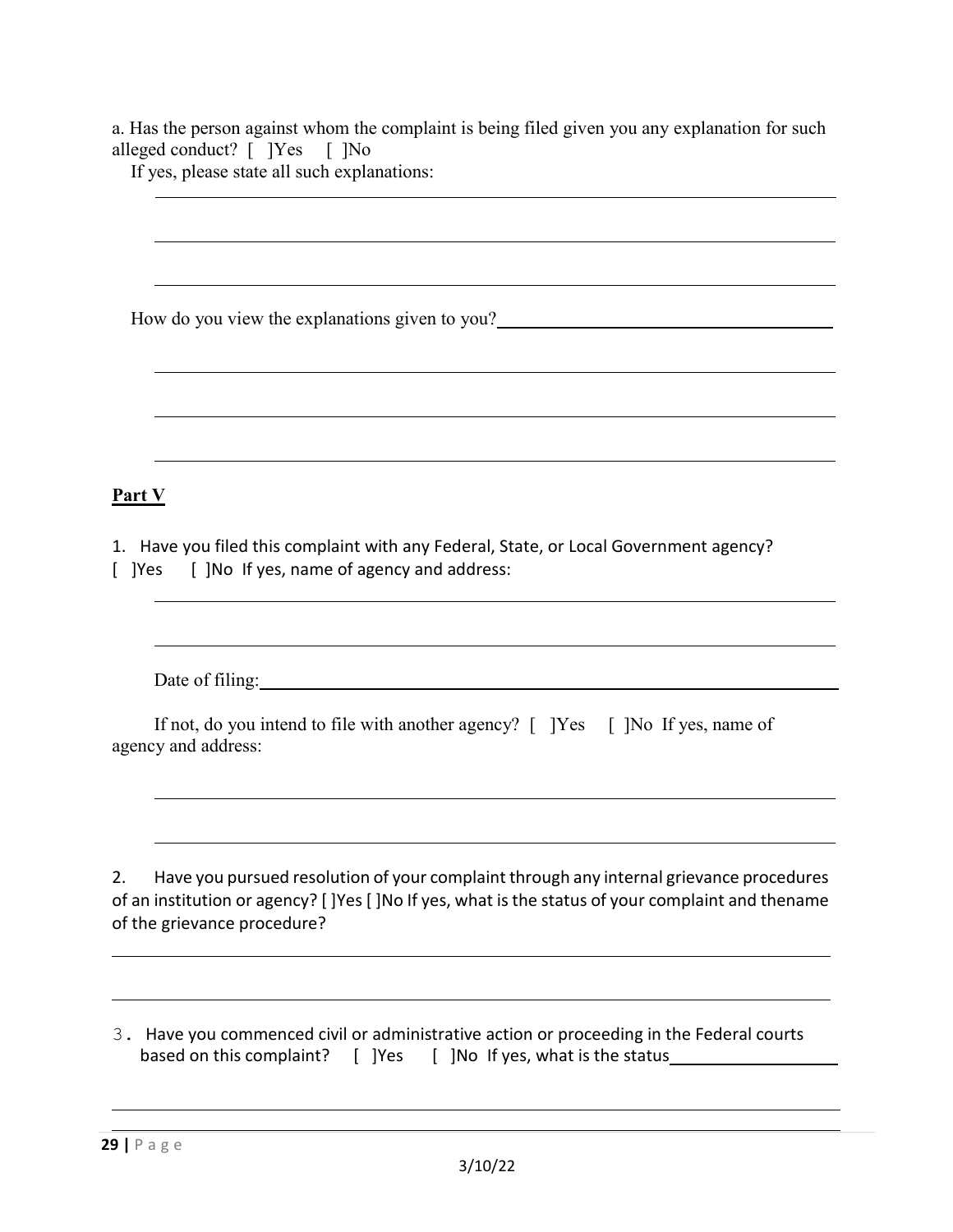#### **Part VI**

In the event MRCCB is unable to locate you to discuss this complaint, please provide the following information concerning a person who knows where to contact you:

| Last name  | First | Middle |  |
|------------|-------|--------|--|
|            |       |        |  |
| Address    |       |        |  |
| City       | State | Zip    |  |
| Telephone: |       |        |  |

I understand that the person against whom the complaint is being registered shall be fully informed concerning this formal complaint process and shall be given the opportunity to submit rebuttal information and/or materials concerning the complaint.

I have filled out this Registered/Certified Peer Recovery Coach Complaint Form to the best of my knowledge and am willing to participate in a full investigation of all allegations noted in the complaint.

I, wear that the information contained herein enclosed herewith is true and correct.

**Signature** 

Date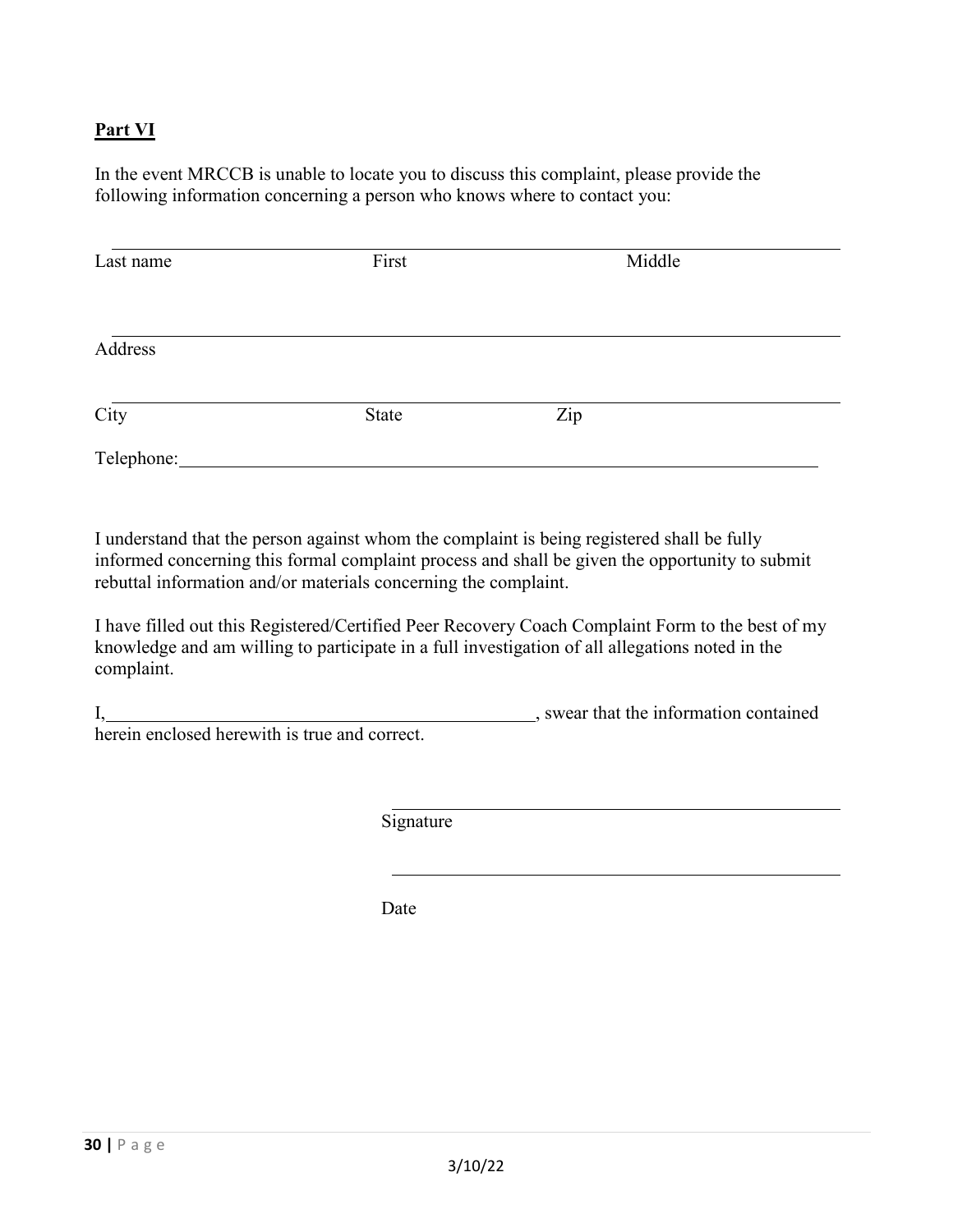## **Recovery Coach Supervision Hours**

| <b>Name of Coach:</b> | Date:             |
|-----------------------|-------------------|
| <b>Coaching for</b>   | (name of agency). |

| <b>Date</b> | Location | Hours of<br>supervision | Group/Individual | Domain* |
|-------------|----------|-------------------------|------------------|---------|
|             |          |                         |                  |         |
|             |          |                         |                  |         |
|             |          |                         |                  |         |
|             |          |                         |                  |         |
|             |          |                         |                  |         |
|             |          |                         |                  |         |
|             |          |                         |                  |         |
|             |          |                         |                  |         |
|             |          |                         |                  |         |
|             |          |                         |                  |         |
|             |          |                         |                  |         |
|             |          |                         |                  |         |
|             |          |                         |                  |         |
|             |          |                         |                  |         |
|             |          |                         |                  |         |
|             |          |                         |                  |         |
|             |          |                         |                  |         |

\*Domains: Advocacy, Mentoring/Education, Recovery/Wellness Support, and Ethical Responsibilities

**Supervisor name:** \_\_\_\_\_\_\_\_\_\_\_\_\_\_\_\_\_\_\_\_\_\_\_\_\_\_\_\_\_\_\_\_\_\_\_\_\_\_\_\_\_\_\_\_\_\_\_\_\_\_\_\_\_\_\_\_\_\_\_\_\_\_

**Supervisor Signature:** \_\_\_\_\_\_\_\_\_\_\_\_\_\_\_\_\_\_\_\_\_\_\_\_\_\_\_\_\_\_\_\_\_\_\_\_\_\_\_\_\_\_\_\_\_\_\_\_\_\_\_\_\_\_\_\_\_\_

**Date:** \_\_\_\_\_\_\_\_\_\_\_\_\_\_\_\_\_\_\_\_\_\_\_\_\_\_\_\_\_\_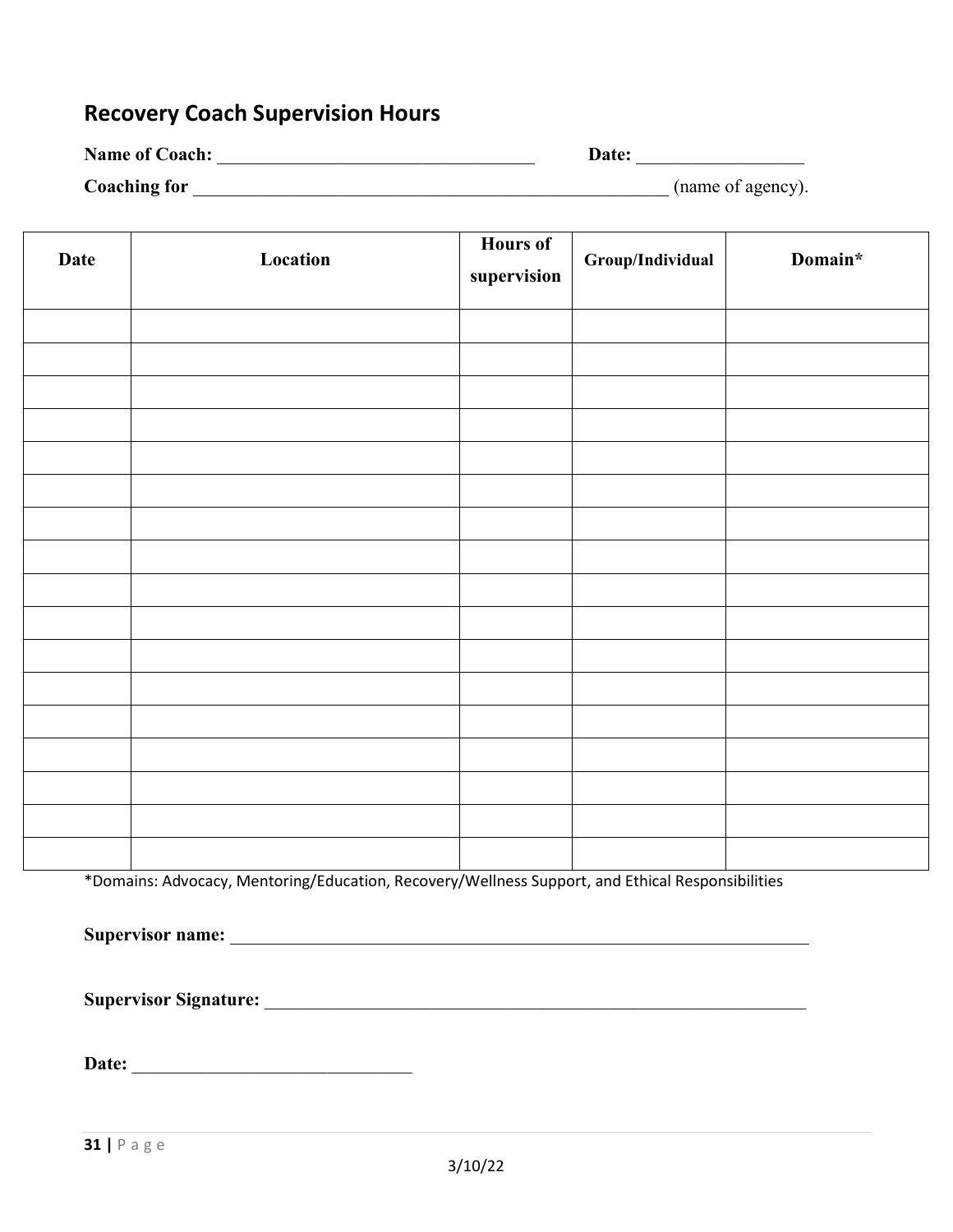## **Experience Hour Log**

**Name of Coach:** \_\_\_\_\_\_\_\_\_\_\_\_\_\_\_\_\_\_\_\_\_\_\_\_\_\_ **Date:** \_\_\_\_\_\_\_\_\_\_\_\_

**Coaching for** \_\_\_\_\_\_\_\_\_\_\_\_\_\_\_\_\_\_\_\_\_\_\_\_\_\_\_\_\_\_\_\_\_\_\_\_\_\_\_\_\_\_\_\_\_\_\_\_\_\_\_ (name of agency).

| Date | Location | <b>Start Time</b> | <b>End Time</b> | <b>Total Hours</b> |
|------|----------|-------------------|-----------------|--------------------|
|      |          |                   |                 |                    |
|      |          |                   |                 |                    |
|      |          |                   |                 |                    |
|      |          |                   |                 |                    |
|      |          |                   |                 |                    |
|      |          |                   |                 |                    |
|      |          |                   |                 |                    |
|      |          |                   |                 |                    |
|      |          |                   |                 |                    |
|      |          |                   |                 |                    |
|      |          |                   |                 |                    |
|      |          |                   |                 |                    |
|      |          |                   |                 |                    |
|      |          |                   |                 |                    |
|      |          |                   |                 |                    |
|      |          |                   |                 |                    |
|      |          |                   |                 |                    |

| <b>Supervisor name:</b>      |  |
|------------------------------|--|
|                              |  |
| <b>Supervisor Signature:</b> |  |
|                              |  |
| Date:                        |  |
|                              |  |